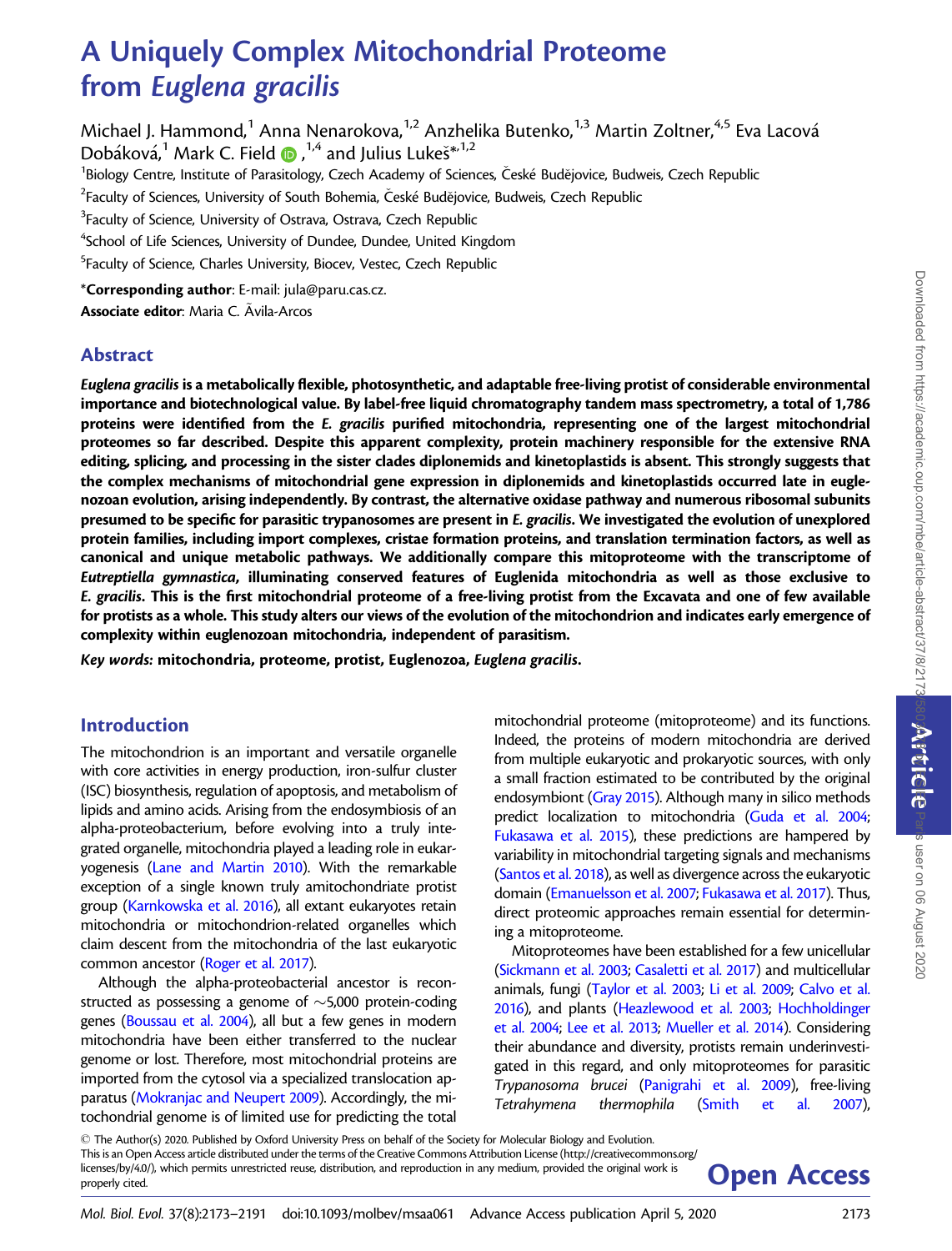Chlamydomonas reinhardtii [\(Atteia et al. 2009\)](#page-15-0), and Acanthamoeba castellanii [\(Gawryluk et al. 2014](#page-16-0)), as well as the mitochondria-related organelles of parasitic Trichomonas vaginalis ([Schneider et al. 2011](#page-18-0)), Giarda intestinalis [\(Jedelsk](#page-16-0)ý [et al. 2011\)](#page-16-0), and Entamoeba histolytica have been studied in some detail [\(Mi-ichi et al. 2009](#page-17-0)).

The protist Euglena gracilis arguably represents one of the most comprehensively studied organisms within Euglenida, a group of diverse flagellates distinguished by a striated cell surface or pellicle ([Adl et al. 2019\)](#page-15-0). Euglenida belong to the phylum Euglenozoa along with Diplonemea, a group of marine flagellates recently found to consist of high abundance and diversity [\(Flegontova et al. 2016](#page-16-0)), and Kinetoplastea, a group notable for numerous parasite members of public health importance [\(Gibson 2017\)](#page-16-0). From an evolutionary perspective, the extensively studied kinetoplastids are more distant to euglenids than diplonemids [\(Vesteg et al.](#page-18-0) [2019](#page-18-0)). Therefore, any common traits shared between euglenids and kinetoplastids likely represent features possessed by the euglenozoan common ancestor and are expected to be distributed throughout extant members of the phylum. Moreover, their basal phylogenetic position makes euglenids important from an evolutionary perspective, especially since close relatives evolved extremely complex systems for mitochondrial RNA editing and/or trans-splicing ([Read et al.](#page-17-0) [2016](#page-17-0); [Faktorov](#page-16-0)á et al. 2018).

Euglenids are versatile organisms that possess a variety of nutritional strategies, including eukaryotrophy, bacteriotrophy, and osmotrophy [\(Leander et al. 2017\)](#page-17-0). Euglena gracilis can additionally employ photosynthesis due to the presence of a triple membrane-bound plastid acquired through a secondary endosymbiotic event (<mark>Zakryś [et al. 2017\)](#page-18-0)</mark> and thanks to an anaerobically capable mitochondrion, which generates energy via fatty acid fermentation, can grow in anoxic environments [\(Zimorski et al. 2017](#page-18-0)). The anaerobically produced wax esters that result from this fermentation are of biotechnological interest as a source of biofuel ([Inui et al. 2017\)](#page-16-0), along with a number of other compounds, such as the storage polysaccharide paramylon and essential amino acids which also serve as food supplements in parts of Asia [\(Kraj](#page-17-0)čovič [et al. 2015\)](#page-17-0).

Recent advances in elucidating the molecular biology of E. gracilis include the sequencing of a draft genome, transcriptome and determining a whole cell proteome, identifying a large genome in excess of 500 Mb with a comparatively small coding region  $(<1%)$  that nonetheless is estimated to include over 36,000 protein-coding genes [\(Ebenezer et al.](#page-15-0) [2019\)](#page-15-0). Comparative transcriptomes for cells grown in light versus dark ([Ebenezer et al. 2019](#page-15-0)), rich versus minimal media ([O'Neill et al. 2015](#page-17-0)), and anoxic conditions have been described [\(Yoshida et al. 2016\)](#page-18-0). Subcellular analyses are also being pursued, with the completion of a chloroplast proteome, revealing a total of 1,345 proteins of multiple origins and a seemingly divergent protein translocation apparatus ([Nov](#page-17-0)ák Vanclová et al. 2020). The E. gracilis mitochondrial genome revealed only seven protein-coding genes and no evidence for posttranscriptional editing and/or splicing that are extensive in sister lineages (<mark>Dobáková [et al. 2015\)](#page-15-0)</mark>. In silico prediction of the mitoproteome was estimated at  $\sim$ 1,100

proteins [\(Ebenezer et al. 2019](#page-15-0)), representing a cohort similar to the related T. brucei [\(Peikert et al. 2017](#page-17-0)), albeit with the caveats discussed above.

Here, we report a mitoproteome for E. gracilis, obtained from purified organelles and analyzed by liquid chromatography-mass spectrometry, which contains 1,786 proteins, and is complemented by in silico analysis. Notably, we report the identification of five of seven mitochondrially encoded proteins. We find no evidence for complex RNA editing and processing machineries orthologous with the mitochondrion of kinetoplastids and diplonemids, yet still encountered metabolic and structural complexity that challenges the assumption that protist mitochondria have compositional simplicity.

# Results and Discussion

#### Construction of a Euglena Mitoproteome

For experimental determination of the mitoproteome, pelleted cells were disrupted by sonication, treated with DNaseI, and subjected to discontinuous sucrose density gradient centrifugation, which clearly separated several distinct cellular fractions. The mitochondrial fraction formed a sharp and rather narrow band at the 1.5 and 1.75 M sucrose interface [\(supplementary fig. 1,](https://academic.oup.com/mbe/article-lookup/doi/10.1093/molbev/msaa061#supplementary-data) [Supplementary Material](https://academic.oup.com/mbe/article-lookup/doi/10.1093/molbev/msaa061#supplementary-data) online). This mitochondrial fraction initially yielded 2,704 candidate proteins, of which 994 were orthologous to proteins in reference mitoproteomes, 1,543 were mitochondrially enriched in comparison to both the chloroplast fraction and the whole cell, and 77 had a majority consensus of mitochondrial targeting based on signal peptide predictions (fig. 1).



FIG. 1. Diagram of identifying strategies used for majority ID transcripts of Euglena gracilis mitoproteome. List of proteins grouped by identification strategy is available in [supplementary table 4](https://academic.oup.com/mbe/article-lookup/doi/10.1093/molbev/msaa061#supplementary-data), [Supplementary Material](https://academic.oup.com/mbe/article-lookup/doi/10.1093/molbev/msaa061#supplementary-data) online.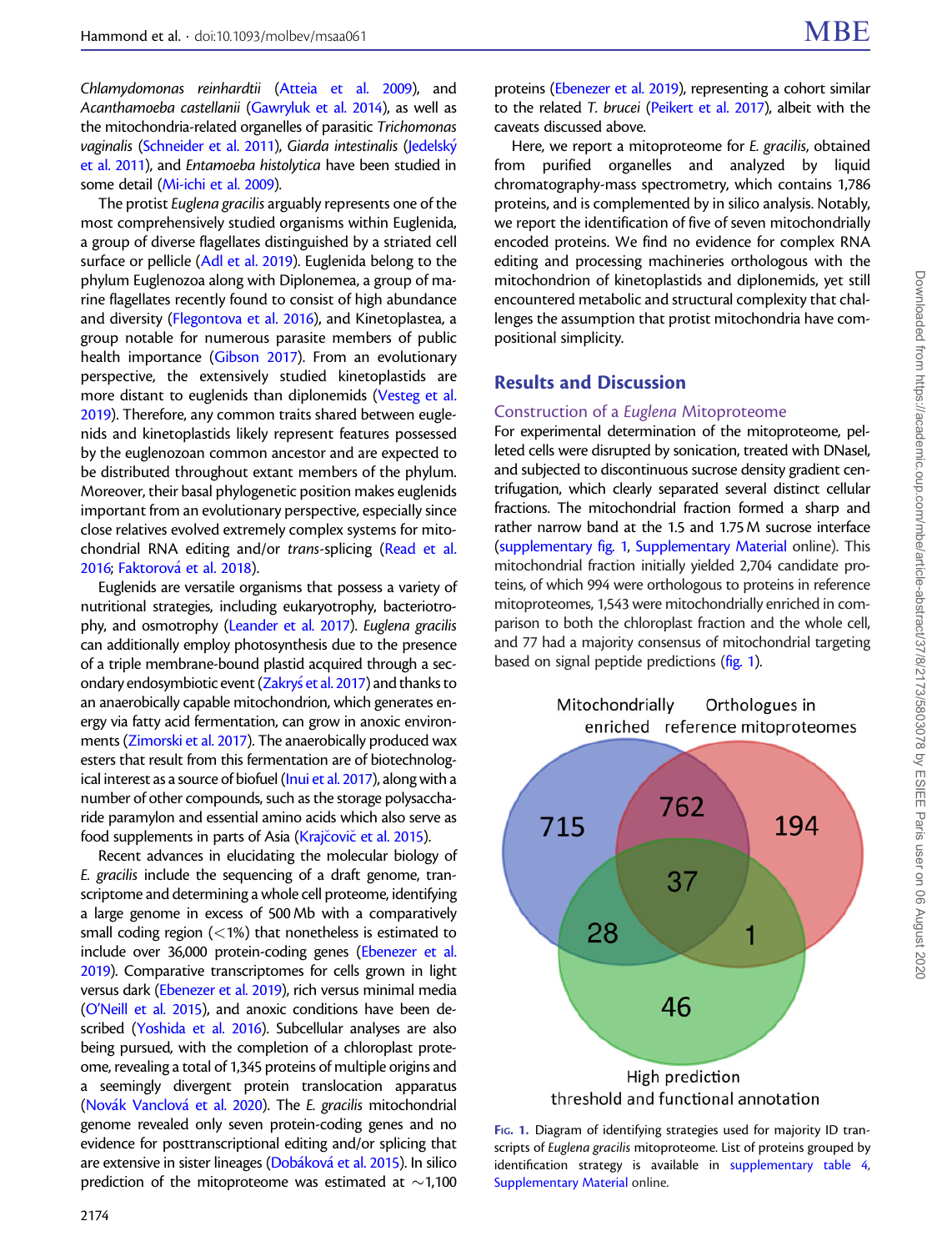Together, the verified (i.e., experimentally determined and in silico validated) E. gracilis mitoproteome consists of 1,786 majority identified proteins, which were distributed into 1,756 protein groups [\(supplementary tables 2 and 4,](https://academic.oup.com/mbe/article-lookup/doi/10.1093/molbev/msaa061#supplementary-data) [Supplementary Material](https://academic.oup.com/mbe/article-lookup/doi/10.1093/molbev/msaa061#supplementary-data) online). Of these, 4 sequences have been shown to be encoded by the organellar genome [\(sup](https://academic.oup.com/mbe/article-lookup/doi/10.1093/molbev/msaa061#supplementary-data)[plementary table 2,](https://academic.oup.com/mbe/article-lookup/doi/10.1093/molbev/msaa061#supplementary-data) [Supplementary Material](https://academic.oup.com/mbe/article-lookup/doi/10.1093/molbev/msaa061#supplementary-data) online) and the remaining 1,782 are of nuclear origin [\(supplementary file 1,](https://academic.oup.com/mbe/article-lookup/doi/10.1093/molbev/msaa061#supplementary-data) [Supplementary Material](https://academic.oup.com/mbe/article-lookup/doi/10.1093/molbev/msaa061#supplementary-data) online). This total cohort excludes 24 proteins which were identified through functional annotation as likely contaminants for their clear nonmitochondrial functions but includes another 35 proteins, which were initially excluded based on low enrichment values, but reintegrated based on predicted mitoproteome data and their functional annotation, indicating clear mitochondrial function [\(supple](https://academic.oup.com/mbe/article-lookup/doi/10.1093/molbev/msaa061#supplementary-data)[mentary table 4](https://academic.oup.com/mbe/article-lookup/doi/10.1093/molbev/msaa061#supplementary-data), [Supplementary Material](https://academic.oup.com/mbe/article-lookup/doi/10.1093/molbev/msaa061#supplementary-data) online).

Excluding razor and redundant peptides, 1,667 protein groups were identified with more than one unique peptide, whereas 85 were identified from a single unique peptide only ([supplementary table 2,](https://academic.oup.com/mbe/article-lookup/doi/10.1093/molbev/msaa061#supplementary-data) [Supplementary Material](https://academic.oup.com/mbe/article-lookup/doi/10.1093/molbev/msaa061#supplementary-data) online). The proteome showed wide variation in protein molecular weight, ranging from 416.09 to 10.33 kDa, with 1,307 proteins exhibiting a predicted molecular weight <50 kDa, representing  $\sim$ 74% of all experimentally verified proteins. When compared with the predicted mitoproteome, 552 of the 1,092 previously predicted proteins were experimentally verified ([Ebenezer et al. 2019\)](#page-15-0). Other organisms also show similar differences when confirming the expressed proteome, with two-thirds of the Arabidopsis thaliana predicted mitopro-teome still to be recovered as expressed proteins ([Lee et al.](#page-17-0) [2013\)](#page-17-0). As mentioned previously, 35 of these predicted proteins were initially rejected due to insufficient mitochondrial enrichment; 12 had greater enrichment in the chloroplast and 23 in whole cells, but these were ultimately included due to their functional annotation and previous transcriptome-based prediction [\(Ebenezer et al. 2019](#page-15-0)) [\(sup](https://academic.oup.com/mbe/article-lookup/doi/10.1093/molbev/msaa061#supplementary-data)[plementary table 4,](https://academic.oup.com/mbe/article-lookup/doi/10.1093/molbev/msaa061#supplementary-data) [Supplementary Material](https://academic.oup.com/mbe/article-lookup/doi/10.1093/molbev/msaa061#supplementary-data) online). Together with unconfirmed in silico sequences [\(Ebenezer](#page-15-0) [et al. 2019](#page-15-0)) and the additional sequences identified in this study [\(supplementary file 2](https://academic.oup.com/mbe/article-lookup/doi/10.1093/molbev/msaa061#supplementary-data), [Supplementary Material](https://academic.oup.com/mbe/article-lookup/doi/10.1093/molbev/msaa061#supplementary-data) online), we currently expect the complete mitoproteome of E. gracilis to consist of  $\sim$ 2,500 proteins [\(supplementary table 5,](https://academic.oup.com/mbe/article-lookup/doi/10.1093/molbev/msaa061#supplementary-data) [Supplementary Material](https://academic.oup.com/mbe/article-lookup/doi/10.1093/molbev/msaa061#supplementary-data) online). Although mitochondrial enrichment represents an obvious criterion for verifying presence within the organelle, there are clearly exceptions to be accounted for, particularly proteins with multiple localizations.

Indeed, of the verified mitoproteome, 211 proteins showed greater enrichment in the chloroplast fraction ([supplemen](https://academic.oup.com/mbe/article-lookup/doi/10.1093/molbev/msaa061#supplementary-data)[tary fig. 2](https://academic.oup.com/mbe/article-lookup/doi/10.1093/molbev/msaa061#supplementary-data), [Supplementary Material](https://academic.oup.com/mbe/article-lookup/doi/10.1093/molbev/msaa061#supplementary-data) online), which were retained based on the presence of orthologs in reference mitoproteomes and/or high likelihood of mitochondrial targeting sequence, indicating a very low level of contamination of the chloroplast fraction with mitochondrial components. Importantly, the vast majority (1,567) shows mitochondrial fractional enrichment, with volcano plots revealing minimal contamination with other organelle components [\(supple](https://academic.oup.com/mbe/article-lookup/doi/10.1093/molbev/msaa061#supplementary-data)[mentary fig. 3 and ta](https://academic.oup.com/mbe/article-lookup/doi/10.1093/molbev/msaa061#supplementary-data)ble 6, [Supplementary Material](https://academic.oup.com/mbe/article-lookup/doi/10.1093/molbev/msaa061#supplementary-data) online),

supporting the validity of the mitoproteome predictions. Of the experimentally verified fraction, less than half of proteins (716) were found to possess a mitochondrial import signal in at least one of the available E. gracilis transcriptomes as predicted via TargetP, likely arising from variability of import signals and 5' truncation of some cDNA sequences, highlighting the weakness of relying solely on target prediction software. Bioinformatic predictions of dual-targeted proteins are notoriously difficult, but certain protein families found in the mitochondrial matrix have shown a tendency for plastid presence as well, including those involved in nucleotide metabolism, DNA replication, tRNA biogenesis, and translation [\(Carrie and Small 2013\)](#page-15-0), which we consider the most likely candidates within our mitoproteome for dual-localization.

Functional annotation could be assigned to 788 proteins, leaving an unexpected total of 998 (56%) proteins with unknown function. Of the annotated proteins, "core metabolic pathways," "ribosome, aminoacyl-tRNA biosynthesis and translation," and "protein transport, folding, processing and degradation" were most represented ([fig. 2](#page-3-0)). When compared with the categorization of the predicted mitoproteome, we see notable increase in the proportion of proteins with functions attributed to the "ribosome" and "protein transport" categories as well as a reduction in "oxidative phosphorylation and electron transport proteins" [\(supplementary fig. 4,](https://academic.oup.com/mbe/article-lookup/doi/10.1093/molbev/msaa061#supplementary-data) [Supplementary Material](https://academic.oup.com/mbe/article-lookup/doi/10.1093/molbev/msaa061#supplementary-data) online).

#### The E. gracilis Mitoproteome Is Complex

The E. gracilis mitoproteome is larger than that predicted for all other eukaryotes, for which well-curated mitoproteomes based on both predictions and experimental data are avail-able, and specifically A. thaliana (843) ([Lee et al. 2013\)](#page-17-0), T. brucei (1,120) [\(Peikert et al. 2017](#page-17-0)), Saccharomyces cerevisiae (1,187) [\(Gonczarowska-Jorge et al. 2017\)](#page-16-0), and Mus musculus (1,158) ([Calvo et al. 2016](#page-15-0)). Although varied criteria are often used in different studies to determine genuine mitochondrial components making direct comparisons and estimates of reliability difficult, we consider the number of E. gracilis mitoproteins to be notable, especially as the estimated proteome sizes in these other model organisms were initially reported as lower ([Werhahn and Braun 2002](#page-18-0); [Chang et al. 2003;](#page-15-0) [Sickmann](#page-18-0) [et al. 2003](#page-18-0); [Panigrahi et al. 2009](#page-17-0)) and have steadily increased over the past 20 years through improved protein identification, increased mass spectrometry sensitivity, and experimental mitochondrial analysis [\(Calvo et al. 2016](#page-15-0); [Gonczarowska-](#page-16-0)[Jorge et al. 2017](#page-16-0); [Peikert et al. 2017](#page-17-0)).

Moreover, when compared with the high confidence protist mitoproteomes of Acanthamoeba castellanii (709) [\(Gawryluk et al. 2014](#page-16-0)), Tetrahymena thermophila (573) [\(Smith et al. 2007](#page-18-0)), and C. reinhardtii (347) [\(Atteia et al.](#page-15-0) [2009\)](#page-15-0), the complexity of the analyzed mitoproteome is even more impressive. Euglena gracilis displays the largest number of unknown sequences (57%) for any mitoproteome surveyed thus far, with corresponding frequencies in other mitoproteomes ranging from 17% in C. reinhardtii to 53% in T. brucei.

With  $\sim$  2,500 sequences, the total predicted mitoproteome of E. gracilis [\(supplementary table 5](https://academic.oup.com/mbe/article-lookup/doi/10.1093/molbev/msaa061#supplementary-data), [Supplementary](https://academic.oup.com/mbe/article-lookup/doi/10.1093/molbev/msaa061#supplementary-data)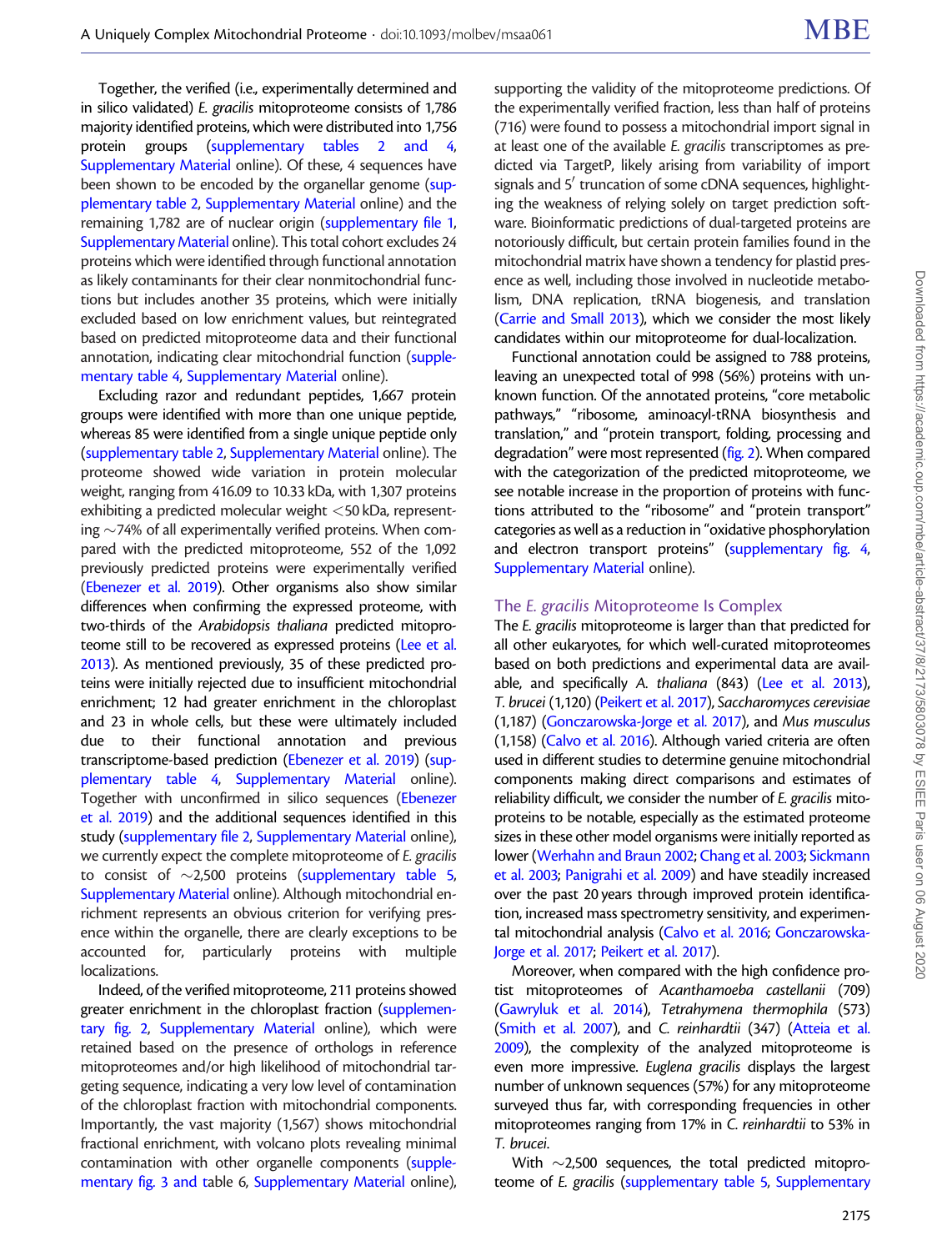<span id="page-3-0"></span>

FIG. 2. Functional categories of 743 mitochondrially enriched transcripts with predicted function (42% of the entire proteome) including the logarithmic enrichment ratio of the mitochondrial versus chloroplast preparation (log 10MT/CP) ratio for each category, shown in shades of orange (infinite, 0–1 representing 1–10 $\times$  greater protein amount in mitochondrial fraction, 1–2 for 10–100 $\times$ ; full category names are listed in Materials and Methods).

[Material](https://academic.oup.com/mbe/article-lookup/doi/10.1093/molbev/msaa061#supplementary-data) online) represents a size more typical of plant mitochondria, as several software prediction analyses of A. thaliana have consistently predicted 2,000–3,000 proteins residing within its mitochondria ([Heazlewood et al. 2004;](#page-16-0) [Millar et al. 2005;](#page-17-0) [Lee et al. 2013\)](#page-17-0). We suggest that a common factor contributing to potentially accelerated mitochondrial complexity is the presence of the plastid. Euglena gracilis has numerous proteins dually localized to both mitochondria and plastids, and additionally carries some plastid-derived pathways within the mitochondria, as well as what appears to be metabolic cycles which complement plastid function, indicating that plastid interactions with the mitochondrion can foster an overall greater complexity. In contrast to E. gracilis, experimental verification of many predicted plant mitoproteomes has remained challenging [\(Hochholdinger et al. 2004;](#page-16-0) [Huang et al. 2009;](#page-16-0) [Mueller et al. 2014](#page-17-0)). Indeed, experimentally verified mitoproteomes >1,000 sequences remain a rarity ([Salvato et al. 2014](#page-17-0)), a situation thought to reflect difficulty in detecting hydrophobic and low-abundance proteins ([Millar et al. 2005](#page-17-0)). Recent investigations into the subcellular compartmentalization of metabolic pathways in E. gracilis

2176

have been lacking extensive proteomic information on the mitochondria [\(Inwongwan et al. 2019\)](#page-16-0), which we hope to rectify here.

#### Mitochondrial Termination Factor Proteins

Mitochondrial termination factor (mTERF)-like proteins are involved in transcription termination/activation and ribosome biogenesis [\(Roberti et al. 2009\)](#page-17-0). Although initially discovered in mitochondria, mTERFs are also present in chloroplasts, sometimes being dually localized ([Kleine and](#page-16-0) [Leister 2015](#page-16-0)). Whereas four groups of mTERFs have been described in vertebrates, plants have undergone a major expansion with 31 and 35 mTERFs in Zea mays and A. thaliana, respectively ([Kleine and Leister 2015](#page-16-0)), of which 10 A. thaliana mTERFs have been confirmed by proteomics as mitochondrial [\(Lee et al. 2013](#page-17-0)). Of an unprecedented 192 mTERFs identified in the E. gracilis transcriptome, at least 8 are identified in the mitoproteome ([supplementary table](https://academic.oup.com/mbe/article-lookup/doi/10.1093/molbev/msaa061#supplementary-data) [7,](https://academic.oup.com/mbe/article-lookup/doi/10.1093/molbev/msaa061#supplementary-data) [Supplementary Material](https://academic.oup.com/mbe/article-lookup/doi/10.1093/molbev/msaa061#supplementary-data) online), of which 4 show exclusive localization to the mitochondrion, raising the possibility that the remaining 4 have dual localizations. We observed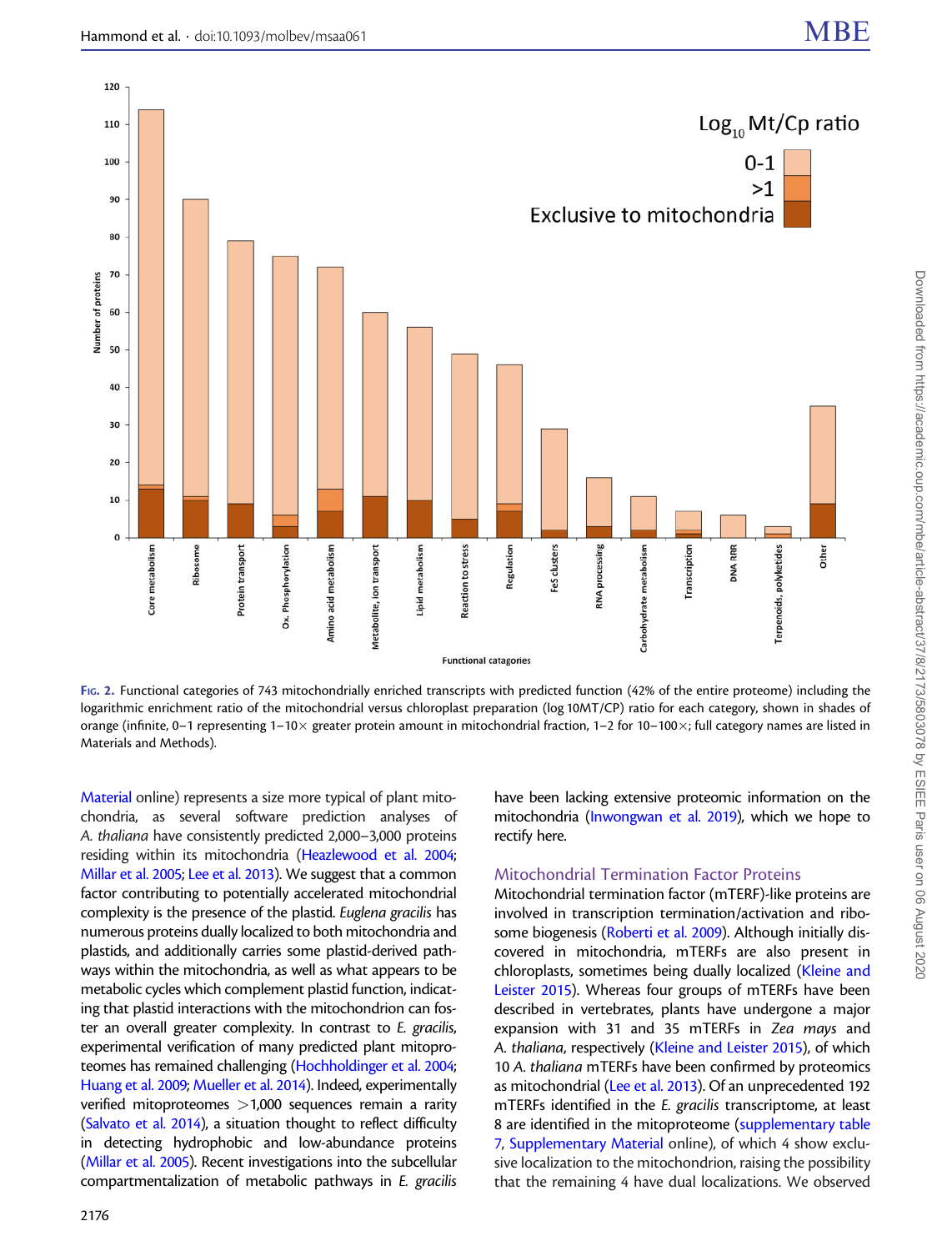six additional mTERFs with considerable enrichment in the chloroplast ([supplementary table 7](https://academic.oup.com/mbe/article-lookup/doi/10.1093/molbev/msaa061#supplementary-data), [Supplementary Material](https://academic.oup.com/mbe/article-lookup/doi/10.1093/molbev/msaa061#supplementary-data) online), suggesting that E. gracilis also partitions its mTERF family between these two endosymbiont-derived organelles. This raises questions of why E. gracilis contains such a large suite of mTERF proteins. The large mitochondrial genomes of plants, which exhibit considerable gene rearrangement and numerous introns, may require greater transcriptional regulation facilitated by the additional mTERFs [\(Kleine and](#page-16-0) [Leister 2015](#page-16-0)). However, such an explanation does not seemingly apply to E. gracilis which, while containing fragmented mitoprotein-coding genes, nonetheless has a reduced set, importantly lacking the complex posttranscriptional mod-ifications seen in other euglenozoan lineages (<mark>[Dob](#page-15-0)áková</mark> [et al. 2015](#page-15-0)).

Experimental studies suggest that in plants the expanded mTERF family enables functional diversification, fostering resistance to various abiotic stresses such as increased light, heat, and salt concentrations ([Quesada 2016;](#page-17-0) [Robles et al.](#page-17-0) [2018\)](#page-17-0), whereas mTERF18 confers heat tolerance to A. thaliana through regulating redox-related gene expression ([Kim et al. 2012](#page-16-0)). mTERF-like gene MOC1-deficient mutants of C. reinhardtii display reduced growth under high light intensity (Schönfeld et al. 2004). Adaptions to abiotic stress may underly the dramatic expansion of mTERFs in E. gracilis. Moreover, since in metazoans mTERFs have also been observed mediating ribosome biogenesis [\(Wredenberg et al.](#page-18-0) [2013\)](#page-18-0), we suggest that the expanded set of ribosomal subunits in E. gracilis (see below) may require additional mTERFs for proper ribosome assembly and/or function.

#### RNA Editing and Processing

Kinetoplastids and diplonemids developed highly complex, yet distinct systems of RNA editing and processing of their mitochondrial transcripts. Although in kinetoplastids uridines are extensively inserted into and deleted from mRNAs ([Read](#page-17-0) [et al. 2016\)](#page-17-0), in diplonemids mRNAs of systematically fragmented genes undergo trans-splicing and C-to-U, A-to-I, and G-to-A, as well as U- and A-appendage editing ([Valach](#page-18-0) [et al. 2017;](#page-18-0) [Kaur et al. 2020\)](#page-16-0). Although E. gracilis does not have RNA editing [\(Dob](#page-15-0)áková et al. 2015), we raise the question of whether the common euglenozoan ancestor possessed preadaptations for these baroque mechanisms.

From the  $\sim$ 90 proteins involved in mitochondrial RNA editing and processing in T. brucei, only homologs to 12 proteins were present in the E. gracilis mitoproteome: MRB3010, RBP16, RGG2, PAMC, KPAF1, MHEL61, KRET2, KREX2, poly(A) polymerase, p22 precursor, a PAMC (polyadenylation mediator complex) component Tb927.6.3350, and pentatricopeptide (PPR) protein Tb927.10.10160. An additional 19 proteins are predicted to be involved in mitochondrial RNA processing in E. gracilis. These include six DEAD-box RNA helicases, one PPR protein, eight and two proteins similar to MRB3010 and RGG2, respectively, and two splicing factors belonging to the arginine/serine-rich 4/ 5/6-like family. Remarkably, these splicing factors have homologs only in diplonemids (our unpublished data). Our data indicate that although the last common

euglenozoan ancestor did not perform mitochondrial RNA editing, it already had a basic set of RNA processing proteins in its mitochondrion that were repurposed in the evolution of kinetoplastids and potentially diplonemids as key RNA editing enzymes. Those include RNA binding proteins, RNA helicases, terminal uridyl-transferase (TUTase), and the exonuclease listed above. This prompts the question of which preadaptions within the common euglenozoan ancestor triggered emergence of highly complex RNA editing and/or processing systems. One driving force might have been an increasingly scrambled mitochondrial genome [\(Flegontov et al. 2011](#page-16-0)). The emergence and evolution of excessive molecular complexity are best explained via purely neutral drift, which becomes irreversible due to rachet mechanisms preventing subsequent simplification [\(Stoltzfus 1999](#page-18-0); [Luke](#page-17-0)[s et al. 2011;](#page-17-0) [McShea and Hordijk 2013](#page-17-0)).

#### Mitochondrial-Encoded Proteins

The mitochondrial genome of E. gracilis encodes only seven proteins (nad1, nad4, nad5, cob, cox1, cox2, and cox3), all of which are respiratory complex subunits ([Dob](#page-15-0)áková [et al.](#page-15-0) [2015](#page-15-0)). Our data revealed nad1 of complex I, cob of complex III, and cox1, 2, and 3 of complex IV, providing proteomic evidence for all complexes consisting of mitochondrialencoded subunits ([supplementary table 2,](https://academic.oup.com/mbe/article-lookup/doi/10.1093/molbev/msaa061#supplementary-data) [Supplementary](https://academic.oup.com/mbe/article-lookup/doi/10.1093/molbev/msaa061#supplementary-data) [Material](https://academic.oup.com/mbe/article-lookup/doi/10.1093/molbev/msaa061#supplementary-data) online). In trypanosomes, recovery of these com-plexes has required specific extraction procedures ([Horv](#page-16-0)á[th](#page-16-0) [et al. 2000](#page-16-0); Š[kodov](#page-18-0)á[-Sver](#page-18-0)á[kov](#page-18-0)á [et al. 2015\)](#page-18-0), and hence detection of five mitochondrially encoded proteins is notable and further demonstrates the quality of our data set. Since the transcriptome was assembled from polyadenylated RNAs ([Ebenezer et al. 2019](#page-15-0)), the presence of cox3 was surprising [\(supplementary table 4](https://academic.oup.com/mbe/article-lookup/doi/10.1093/molbev/msaa061#supplementary-data), [Supplementary Material](https://academic.oup.com/mbe/article-lookup/doi/10.1093/molbev/msaa061#supplementary-data) online). The status of RNA polyadenylation in the E. gracilis mitochondrion is currently unknown [\(Dob](#page-15-0)á[kov](#page-15-0)á et al. [2015](#page-15-0)), but it is assumed that in most eukaryotes the polyA tails in mitochondrial transcripts are generally shorter than their nuclear-encoded counterparts ([Chang and Tong](#page-15-0) [2012](#page-15-0)). Although the C-terminal end of cox1 is nuclearencoded, arising from an ancient gene fission event [\(Gawryluk and Gray 2010](#page-16-0)), no sequences showing homology to this region were found in the transcriptome. Cox3-like sequences are also present in the transcriptomes of Yoshida and O'Neill, both of which show a sequence of extended length, whose N-terminal region contains a predicted mitochondrial target peptide. Thus, we suggest cox3 is also dual-encoded, and that the recovered transcript in fact represents the nuclear-encoded region of cox3.

#### Respiratory Complexes

So far, 25 conventional respiratory complex subunits have been detected in E. gracilis from complex I along with 14 euglenozoan-specific subunits and 20 unknown proteins [\(Perez et al. 2014](#page-17-0); [Miranda-Astudillo et al. 2018\)](#page-17-0). Through our analysis, we recovered 19 of these conventional subunits, along with subunit NDUFA8, which has not been identified previously, 7 euglenozoan-specific subunits and 10 unknown proteins. Additionally, we found two potentially novel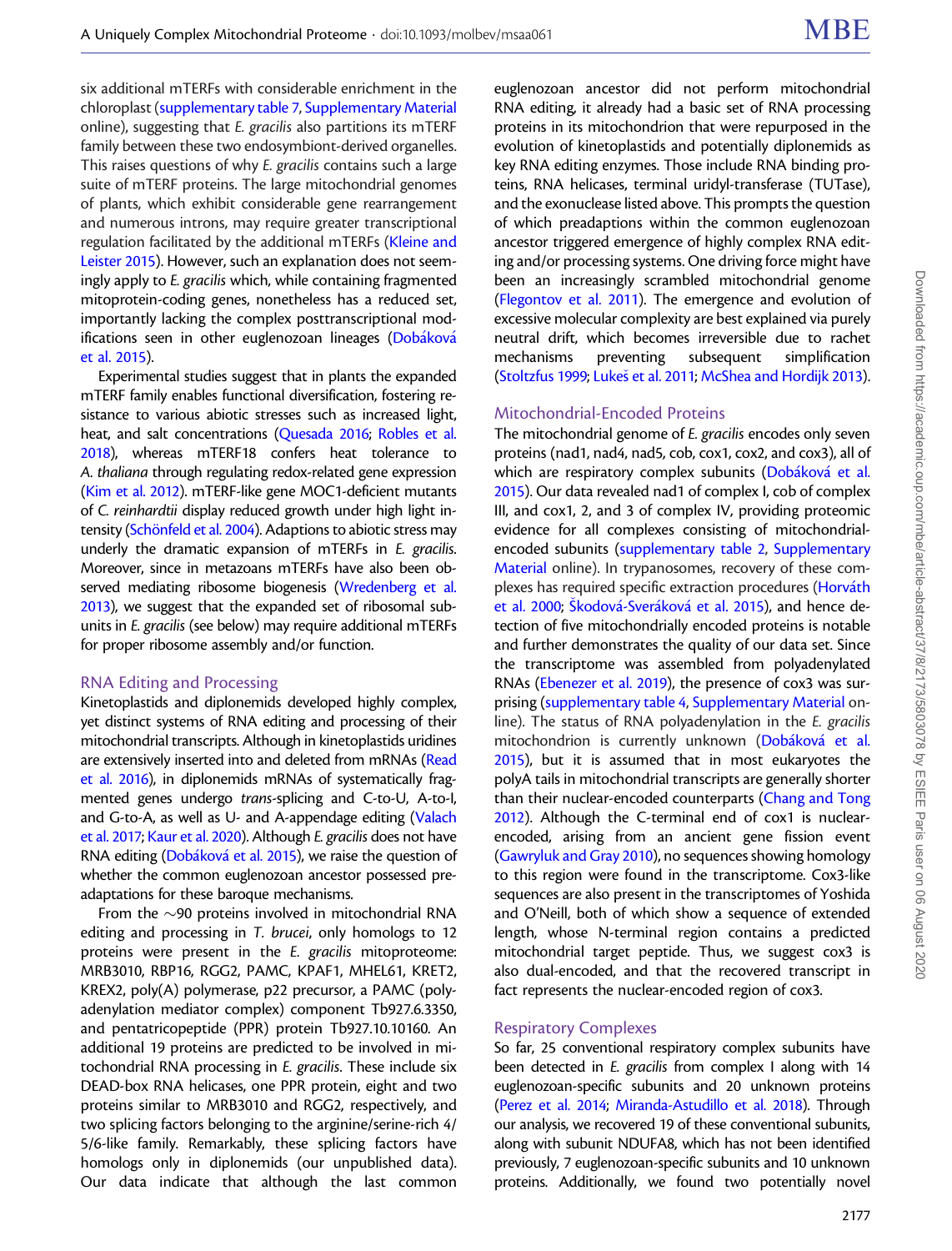subunits of complex I ([supplementary table 7](https://academic.oup.com/mbe/article-lookup/doi/10.1093/molbev/msaa061#supplementary-data), [Supplementary](https://academic.oup.com/mbe/article-lookup/doi/10.1093/molbev/msaa061#supplementary-data) [Material](https://academic.oup.com/mbe/article-lookup/doi/10.1093/molbev/msaa061#supplementary-data) online). It is plausible that some complex I subunits may represent highly diverged paralogs of conventional subunits so far not identified in euglenids, such as Nad2, 3, 4L, and 6, but presumably with potential to increase functional flexibility.

Of complex III, eight conventional and two euglenozoanspecific subunits have been identified, along with three novel proteins ([Perez et al. 2014;](#page-17-0) [Miranda-Astudillo et al.](#page-17-0) [2018](#page-17-0)). Within this mitoproteome, we recovered five conventional and one euglenozoan-specific subunit, along with all three novel proteins. Cytochrome c was detected as three paralogs, indicating duplication events [\(supplementary ta](https://academic.oup.com/mbe/article-lookup/doi/10.1093/molbev/msaa061#supplementary-data)[ble 7](https://academic.oup.com/mbe/article-lookup/doi/10.1093/molbev/msaa061#supplementary-data), [Supplementary Material](https://academic.oup.com/mbe/article-lookup/doi/10.1093/molbev/msaa061#supplementary-data) online). The possibility that E. gracilis possesses functional variants of cytochrome c is intriguing and recommends itself for further study.

Seven conventional subunits, nine euglenozoan-specific subunits, and eight novel proteins have been identified for complex IV ([Perez et al. 2014](#page-17-0); [Miranda-Astudillo et al. 2018\)](#page-17-0). Nine conventional subunits were also detected in the mitoproteome, including five previously identified ones and four subunits (cox15, cox4, cox11, and cox10) that are new additions. Moreover, we found five euglenozoan-specific subunits and eight previously assigned unknown proteins ([supplementary table 7,](https://academic.oup.com/mbe/article-lookup/doi/10.1093/molbev/msaa061#supplementary-data) [Supplementary Material](https://academic.oup.com/mbe/article-lookup/doi/10.1093/molbev/msaa061#supplementary-data) online). Finally, although seven conventional and eight euglenozoan-specific subunits have previously been found to encompass the ATP synthase [\(Perez et al. 2014](#page-17-0); [Miranda-](#page-17-0)[Astudillo et al. 2018\)](#page-17-0), our mitoproteome contains five subunits of both these groups, as well as two OSCP homologs ([supplementary table 7,](https://academic.oup.com/mbe/article-lookup/doi/10.1093/molbev/msaa061#supplementary-data) [Supplementary Material](https://academic.oup.com/mbe/article-lookup/doi/10.1093/molbev/msaa061#supplementary-data) online), which again suggests increased functional flexibility.

# Mitochondrial Contact Site and Cristae-Organizing System Complex

The mitochondrial contact site and cristae-organizing system (MICOS) mediates the formation of cristae and increases membrane area available for respiratory complexes [\(Kozjak-](#page-17-0)[Pavlovic 2017\)](#page-17-0). MICOS supports this function across eukaryotes and may also be involved in protein import into the inner membrane ([Kaurov et al. 2018](#page-16-0)). Although only Mic10 was identified in the *E. gracilis* genome ([Ebenezer et al. 2017\)](#page-15-0), we report its proteomic detection along with Mic20, Mic40, Mic60, and a putative Mic34 ([supplementary fig. 5,](https://academic.oup.com/mbe/article-lookup/doi/10.1093/molbev/msaa061#supplementary-data) [Supplementary Material](https://academic.oup.com/mbe/article-lookup/doi/10.1093/molbev/msaa061#supplementary-data) online). Mic10 typically carries two transmembrane domains, yet these were not predicted for E. gracilis with high confidence. The Mic20 of E. gracilis contains, same as its ortholog in trypanosomes, a thioredoxin-like domain [\(supplementary fig. 5](https://academic.oup.com/mbe/article-lookup/doi/10.1093/molbev/msaa061#supplementary-data), [Supplementary Material](https://academic.oup.com/mbe/article-lookup/doi/10.1093/molbev/msaa061#supplementary-data) online), and thus likely also represents a functional analog to Mia40, which is seemingly absent from excavates [\(Kaurov](#page-16-0) [et al. 2018\)](#page-16-0). Since T. brucei Mic60 lacks a mitofilin domain ([supplementary fig. 5](https://academic.oup.com/mbe/article-lookup/doi/10.1093/molbev/msaa061#supplementary-data), [Supplementary Material](https://academic.oup.com/mbe/article-lookup/doi/10.1093/molbev/msaa061#supplementary-data) online), which is present in opisthokonts and responsible for interaction with the topogenesis  $\beta$ -barrel (TOB) complex [\(Kozjak-](#page-17-0)[Pavlovic 2017\)](#page-17-0), it may be unable to fulfill this function ([Kaurov et al. 2018\)](#page-16-0). Euglena gracilis Mic60 not only lacks a C-terminal mitofilin domain but is also 100 amino acids shorter than its trypanosome ortholog, possessing a transmembrane domain near to the N-terminus. Mic34 of both E. gracilis and T. brucei carries two coiled-coil domains ([sup](https://academic.oup.com/mbe/article-lookup/doi/10.1093/molbev/msaa061#supplementary-data)[plementary fig. 5](https://academic.oup.com/mbe/article-lookup/doi/10.1093/molbev/msaa061#supplementary-data), [Supplementary Material](https://academic.oup.com/mbe/article-lookup/doi/10.1093/molbev/msaa061#supplementary-data) online), which in the latter has been suggested to support mitofilin-based interactions with the TOB complex [\(Kaurov et al. 2018\)](#page-16-0). Although Mic34 of E. gracilis was initially dismissed because of a high bias HMM score, the presence of two coiled-coil domains [\(supplementary fig. 5,](https://academic.oup.com/mbe/article-lookup/doi/10.1093/molbev/msaa061#supplementary-data) [Supplementary Material](https://academic.oup.com/mbe/article-lookup/doi/10.1093/molbev/msaa061#supplementary-data) online) and detection in the mitoproteome fraction, along with its seemingly essential organellar role, has led us to conclude this as a genuine component. In comparison to the nine MICOS subunits in T. brucei, E. gracilis presents itself as an evolutionary intermediate between opisthokonts and the expanded and diverged MICOS apparatus of trypanosomes.

## Alternative Respiratory Pathway

In the bloodstream stage of T. brucei, an alternative respiratory pathway, composed of glyceraldehyde 3-phosphate dehydrogenase, alternative oxidase (AOX), and a type II alternative NADH dehydrogenase [\(Verner et al. 2015\)](#page-18-0), is essential. The pathway is present in other life stages in conjunction with the oxidative phosphorylation machinery, where it fosters greater metabolic flexibility in response to nutrient and oxygen availability ([Chaudhuri et al. 2006\)](#page-15-0), and also likely plays a role in regulating the level of reactive oxygen species [\(Fang and Beattie 2003](#page-16-0)). Both trypanosome-like AOX and glyceraldehyde 3-phosphate dehydrogenase have been identified in E. gracilis previously ([Perez et al. 2014](#page-17-0); [Miranda-](#page-17-0)[Astudillo et al. 2018](#page-17-0)), as well as here ([supplementary table](https://academic.oup.com/mbe/article-lookup/doi/10.1093/molbev/msaa061#supplementary-data) [7,](https://academic.oup.com/mbe/article-lookup/doi/10.1093/molbev/msaa061#supplementary-data) [Supplementary Material](https://academic.oup.com/mbe/article-lookup/doi/10.1093/molbev/msaa061#supplementary-data) online). For the first time, we also report the detection of type II NADH dehydrogenase. The presence of a full alternative respiratory pathway and multiple paralogs in E. gracilis further encourages the view of its mitochondrion as highly versatile and adaptable to a variety of environmental conditions.

#### Protein Import: Outer Mitochondrial Membrane

Opisthokonts make use of a translocase of outer membrane (TOM) complex to translocate proteins across the outer mitochondrial membrane [\(Mani et al. 2016](#page-17-0)). In kinetoplastids, a diverged atypical translocation of outer membrane (ATOM) complex fulfills the same role ([Schneider 2018](#page-18-0)). Both complexes consist of a central pore-forming subunit, two or more protein receptors, and many smaller subunits [\(Mani et al. 2016\)](#page-17-0).

The E. gracilis mitoproteome contains 22 proteins associated with import and subsequent processing in the mitochondria that were recovered at the protein level, with an additional 12 identified in silico ([supplementary table 7,](https://academic.oup.com/mbe/article-lookup/doi/10.1093/molbev/msaa061#supplementary-data) [Supplementary Material](https://academic.oup.com/mbe/article-lookup/doi/10.1093/molbev/msaa061#supplementary-data) online). There are two orthologs of 40 kDa  $\beta$ -barrel pore-forming ATOM [\(fig. 3](#page-7-0)), which is essential in related species for proper mitochondrial import through the outer membrane [\(Eckers et al. 2012\)](#page-15-0). Homologs to ATOM46 and 69 are also present, which in trypanosomes display preference for hydrophobic carrier proteins and pre-sequence containing substrates, respectively [\(Mani et al.](#page-17-0) [2016](#page-17-0)). Another characteristic subunit of the T. brucei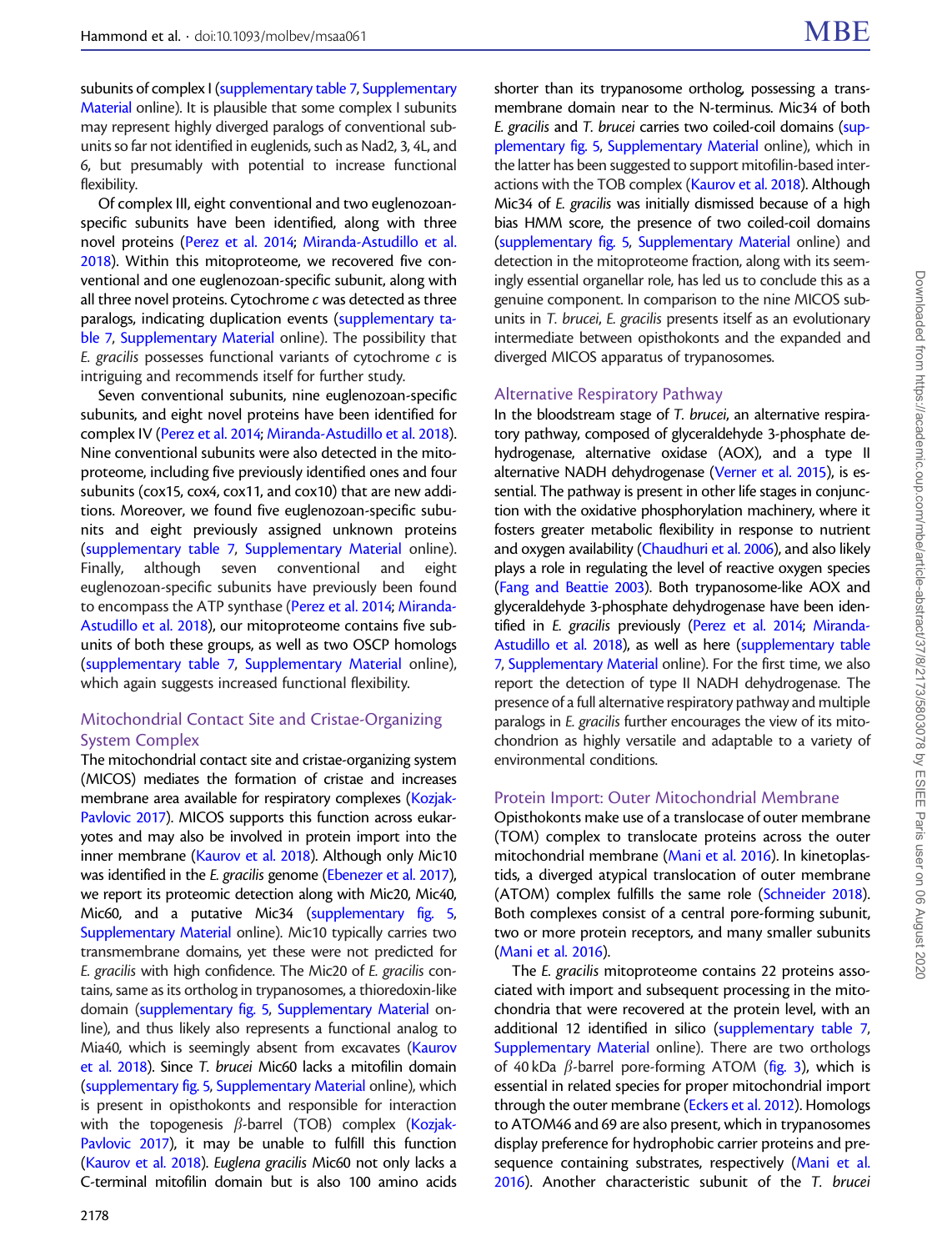complex, the peripheral receptor pATOM36, which mediates insertion and assembly of N-terminal anchored outer membrane proteins [\(Schneider 2018\)](#page-18-0) and was previously assumed to be trypanosome-specific, was also confirmed at protein level [\(fig. 3](#page-7-0)). A homolog of TOM34, which in opisthokonts serves as a cochaperone with heat shock proteins for mitochondrial translocation of sequences [\(Faou](#page-16-0) [and Hoogenraad 2012\)](#page-16-0), was identified in silico [\(fig. 3\)](#page-7-0). Although a protein similar to ATOM19 was predicted within transcriptome and also recovered in the verified mitoproteome, only weak hits were found for ATOM11 and 12 ([fig. 3](#page-7-0)). Given that opisthokonts also contain four small, stabilizing subunits within their TOM complex (TOM5, 6, 7, and 22, serving a similar role to ATOM11, 12, 14, and 19 in trypanosomatids) ([Schneider 2018](#page-18-0)), it is likely that they are present in E. gracilis, but have diverged beyond recognition. Peculiarly, a homolog to ATOM14 and TOM22, which represents the single subunit conserved between opisthokonts and kinetoplastids ([Schneider 2018](#page-18-0)), could not be identified [\(fig. 3\)](#page-7-0).

TOB55 inserts  $\beta$ -barrel-containing proteins into the outer mitochondrial membrane from the intermembrane space (IMS). In E. gracilis, two orthologs of TOB55 were detected by proteomics [\(supplementary table 7,](https://academic.oup.com/mbe/article-lookup/doi/10.1093/molbev/msaa061#supplementary-data) [Supplementary](https://academic.oup.com/mbe/article-lookup/doi/10.1093/molbev/msaa061#supplementary-data) [Material](https://academic.oup.com/mbe/article-lookup/doi/10.1093/molbev/msaa061#supplementary-data) online), reminiscent of the duplicated TOB55 of Trypanosoma cruzi ([Eckers et al. 2012](#page-15-0)), whereas TOB38 was identified only in silico. TOB55 and TOB38 are essential in fungi [\(Sharma et al. 2010](#page-18-0)), whereas the third subunit of the TOB55 complex, SAM37, is dispensable ([Desmond et al.](#page-15-0) [2011\)](#page-15-0). Indeed, this subunit appears absent from E. gracilis. Additional peripheral proteins associating with the TOB55 complex with undefined functions are the metaxins, which have been identified in both opisthokonts and trypanosomes ([Verner et al. 2015](#page-18-0)). Two orthologs of metaxin were also identified in the E. gracilis transcriptome [\(supplementary ta](https://academic.oup.com/mbe/article-lookup/doi/10.1093/molbev/msaa061#supplementary-data)[ble 7](https://academic.oup.com/mbe/article-lookup/doi/10.1093/molbev/msaa061#supplementary-data), [Supplementary Material](https://academic.oup.com/mbe/article-lookup/doi/10.1093/molbev/msaa061#supplementary-data) online).

## Protein Import: IMS, Inner Mitochondrial Membrane, and Matrix

Translocation of inner membrane (TIM) protein TIM9 of the hexameric TIM9/10 complex was identified at the protein level, whereas only in silico evidence is available for its binding partner TIM10 [\(fig. 3\)](#page-7-0). The two together traditionally serve to chaperone hydrophobic precursors across the IMS ([Wiedemann et al. 2004](#page-18-0)). We found no orthologs for TIM complex 11/13 or TIM8 and tiny TIMs ([fig. 3\)](#page-7-0). The TIM23 complex imports signal-bearing proteins into the inner membrane and the mitochondrial matrix [\(Wiedemann et al. 2004\)](#page-18-0). We provide mass spectrometric evidence for the existence, in E. gracilis, of this complex containing orthologs of TIM16, TIM17, TIM23, TIM44, TIM50, Hsp70, and Mge1 [\(fig. 3\)](#page-7-0). TIM17, TIM23, and TIM50 constitute the membraneanchoring component, with TIM50 traditionally working as a receptor for precursors, whereas TIM17 and TIM23 serve as the pore-forming units [\(Schneider 2018](#page-18-0)). Moreover, TIM14 and TIM15 were identified in silico  $(fig. 3)$  $(fig. 3)$  and presumably serve as a part of the motor protein complex and prevent protein aggregation ([Fraga et al. 2013\)](#page-16-0).

All trypanosomes studied so far prominently lack the TIM23 pore-forming subunit, presumably forming a channel only via TIM17, suggesting that E. gracilis contains a less restricted import apparatus. The presence of two orthologs of TIM17, confirmed by mass spectrometry in E. gracilis, is similar to Trypanosoma cruzi [\(Eckers et al. 2012](#page-15-0)), suggesting that a specific duplication event likely occurred in the common euglenozoan ancestor. Moreover, the absence of TIM21 and Pam17 in both protist species implies that they represent Euglenozoa-specific losses ([Verner et al. 2015\)](#page-18-0). Trypanosoma brucei exhibits an expanded set of membrane-anchored subunits (TIM47, TIM54, TIM62, TIM42, RHOM 1, and RHOM 2) with undefined functions, of which only TIM47 was identified in our data with confidence [\(Harsman et al. 2016](#page-16-0)) [\(supple](https://academic.oup.com/mbe/article-lookup/doi/10.1093/molbev/msaa061#supplementary-data)[mentary table 7,](https://academic.oup.com/mbe/article-lookup/doi/10.1093/molbev/msaa061#supplementary-data) [Supplementary Material](https://academic.oup.com/mbe/article-lookup/doi/10.1093/molbev/msaa061#supplementary-data) online). A weakly homologous sequence to TIM42 was recovered, which we term a putative protein [\(supplementary table 7,](https://academic.oup.com/mbe/article-lookup/doi/10.1093/molbev/msaa061#supplementary-data) [Supplementary Material](https://academic.oup.com/mbe/article-lookup/doi/10.1093/molbev/msaa061#supplementary-data) online).

The TIM22 complex, which in opisthokonts inserts proteins into the inner mitochondrial membrane [\(Mokranjac](#page-17-0) [and Neupert 2009\)](#page-17-0), seems to be absent in trypanosomes [\(Schneider 2018\)](#page-18-0). Hence, the detection by mass spectrometry of an ortholog to the main functional subunit TIM22 [\(fig. 3](#page-7-0)) supports the idea of a relatively expanded import system in euglenids, when compared with its highly diverged and streamlined version in trypanosomes. However, other subunits of the TIM22 complex were not found, so that the functional significance remains unclear [\(fig. 3](#page-7-0)).

The membrane-anchored Oxa1 is an insertase of the inner membrane ([Mokranjac and Neupert 2009\)](#page-17-0), and although an ortholog was identified in the mitoproteome [\(fig. 3](#page-7-0)), its binding partner Mba1 was not. Proteins translocated via Oxa1 are associated with removal of IMS sorting signal, undertaken by inner membrane peptidases (IMPs) [\(Gakh et al. 2002\)](#page-16-0). An IMP2 ortholog is also present but as in T. brucei [\(Verner](#page-18-0) [et al. 2015\)](#page-18-0), IMP1 seems to be absent [\(fig. 3\)](#page-7-0). In opisthokonts, amoebozoans, and plants, the Erv1-Mia40 complex imports and oxidatively folds small cysteine-rich proteins in the IMS [\(Allen et al. 2008](#page-15-0)). Although Erv1 is present in E. gracilis, Mia40 could not be identified and is also absent in parasitic chromalveolates ([Ebenezer et al. 2019\)](#page-15-0). As proposed for trypanosomes, Mia40 may be functionally complemented by a dedicated subunit of the MICOS complex [\(Kaurov et al.](#page-16-0) [2018\)](#page-16-0). Euglena gracilis is notable in that it represents the first nonparasitic excavate lacking Mia40, which supports the notion that this protein is absent from euglenozoans ([Allen et al.](#page-15-0) [2008\)](#page-15-0), and may possibly import intermembrane proteins by an as yet unknown pathway.

Proteins transported through the TIM23 complex require removal of the import signal, mediated by the mitochondrial processing peptidase (MPP) complex consisting of  $\alpha$  and  $\beta$ subunits. MPP- $\alpha$  recognizes the presequence, whereas MPP- $\beta$ performs the cleavage [\(Gakh et al. 2002\)](#page-16-0). As in T. brucei [\(Desy](#page-15-0) [et al. 2012](#page-15-0)), both proteins were recovered from the mitoproteome ([fig. 3](#page-7-0)). Once cleaved, some proteins will self-assemble,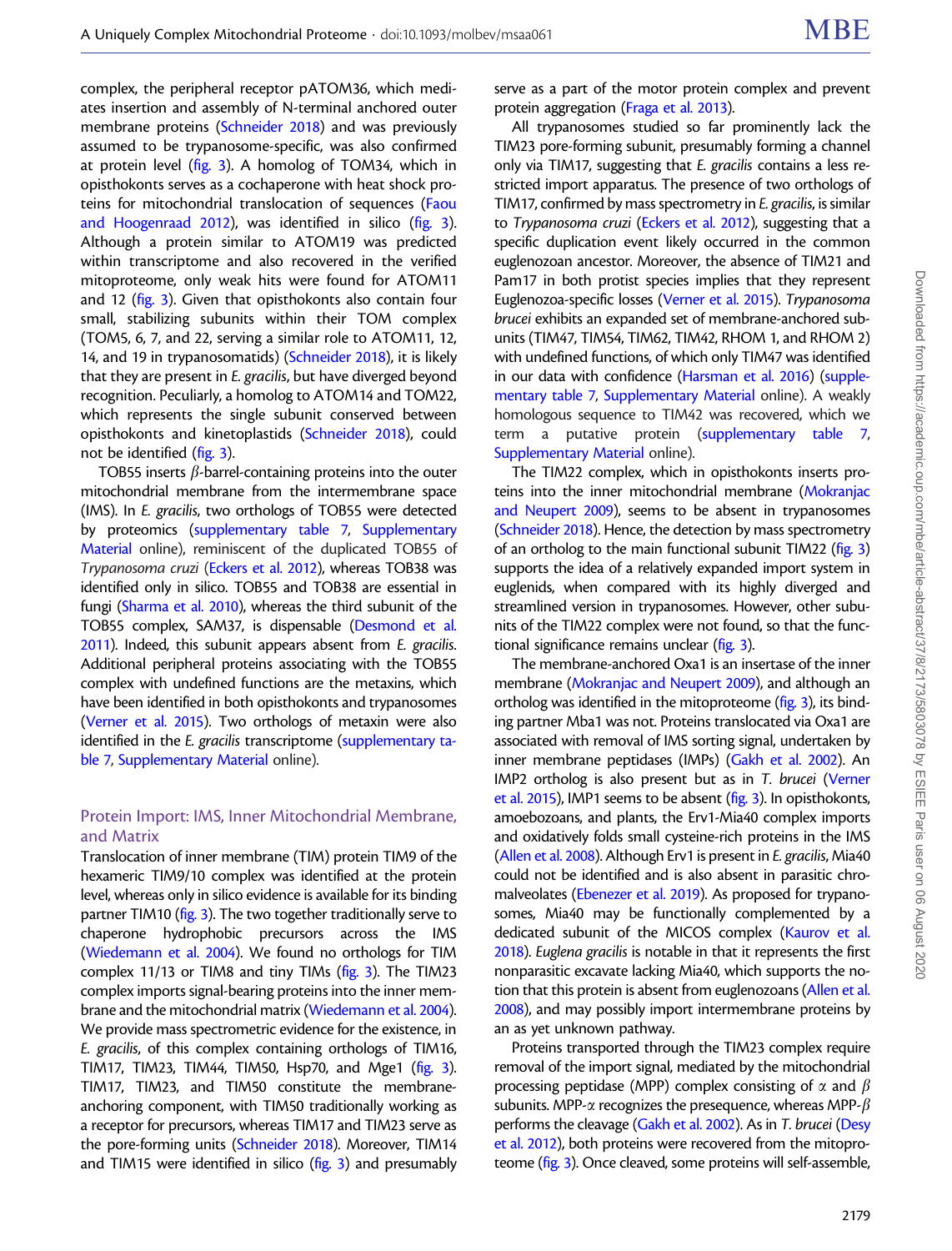<span id="page-7-0"></span>

FIG. 3. Mitochondrial protein import apparatus of Euglena gracilis. Blue for proteomically confirmed sequences, light blue for sequences identified in transcriptome, gray for absent sequences, and purple for "putative" sequences with weak homology that nonetheless show presence within the mitoproteome. Sequences taken from translocation apparatus of Trypanosoma brucei, or Saccharomyces cerevisiae in the case of opisthokont TIM22 complex and transmembrane proteins, Mba 1, Mia40, and IMP1.

whereas others require assistance, and are folded by heat shock protein (Hsp) 60 and 10 [\(Martin 1997](#page-17-0)). Hsp10 was identified in silico, whereas Hsp60 was detected by mass spectrometry (fig. 3).

#### Tricarboxylic Acid Cycle

The tricarboxylic acid (TCA) cycle is a key component of all aerobic mitochondria, allowing efficient generation of energy. Euglena gracilis employs a modified TCA cycle reminiscent of certain alpha-proteobacteria, where the oxoglutarate dehydrogenase complex is replaced with 2 oxoglutarate decarboxylase and succinate semialdehyde (SSA) dehydrogenase [\(Green et al. 2000](#page-16-0)). TCA cycle and associated components show numerous duplication events with multiple copies of key enzymes [\(supplementary table 7,](https://academic.oup.com/mbe/article-lookup/doi/10.1093/molbev/msaa061#supplementary-data) [Supplementary Material](https://academic.oup.com/mbe/article-lookup/doi/10.1093/molbev/msaa061#supplementary-data) online). Under aerobic conditions, pyruvate is transported to the mitochondrion and metabolized by the pyruvate dehydrogenase (PDH) complex,

producing acetyl-coenzyme A (CoA), which enters the TCA cycle [\(Hoffmeister et al. 2004](#page-16-0)). All four PDH subunits were recovered in vivo ([Ebenezer et al. 2019](#page-15-0)) [\(fig. 4](#page-8-0)A). The first three steps of the TCA cycle, following the generation of acetyl-CoA, follow a conventional path and all enzymes from these steps (citrate synthase, aconitase, and isocitrate dehydrogenase) were recovered by mass spectrometry [\(fig. 4](#page-8-0)A). Notably, isocitrate dehydrogenase was among the identified proteins initially rejected based on low mitochondrial enrichment compared with the whole cell but was accepted based on functional annotation.

Traditionally,  $\alpha$ -ketoglutarate is catabolized using the  $\alpha$ ketoglutarate dehydrogenase complex, before employing the succinyl-CoA synthetase complex to generate succinate [\(Zimorski et al. 2017\)](#page-18-0). Again, canonical subunits of succinyl-CoA synthase are present in the mitoproteome, as well as one of three conventional subunits (E3 dihydrolipoyl dehydrogenase) of the  $\alpha$ -ketoglutarate dehydrogenase, the other two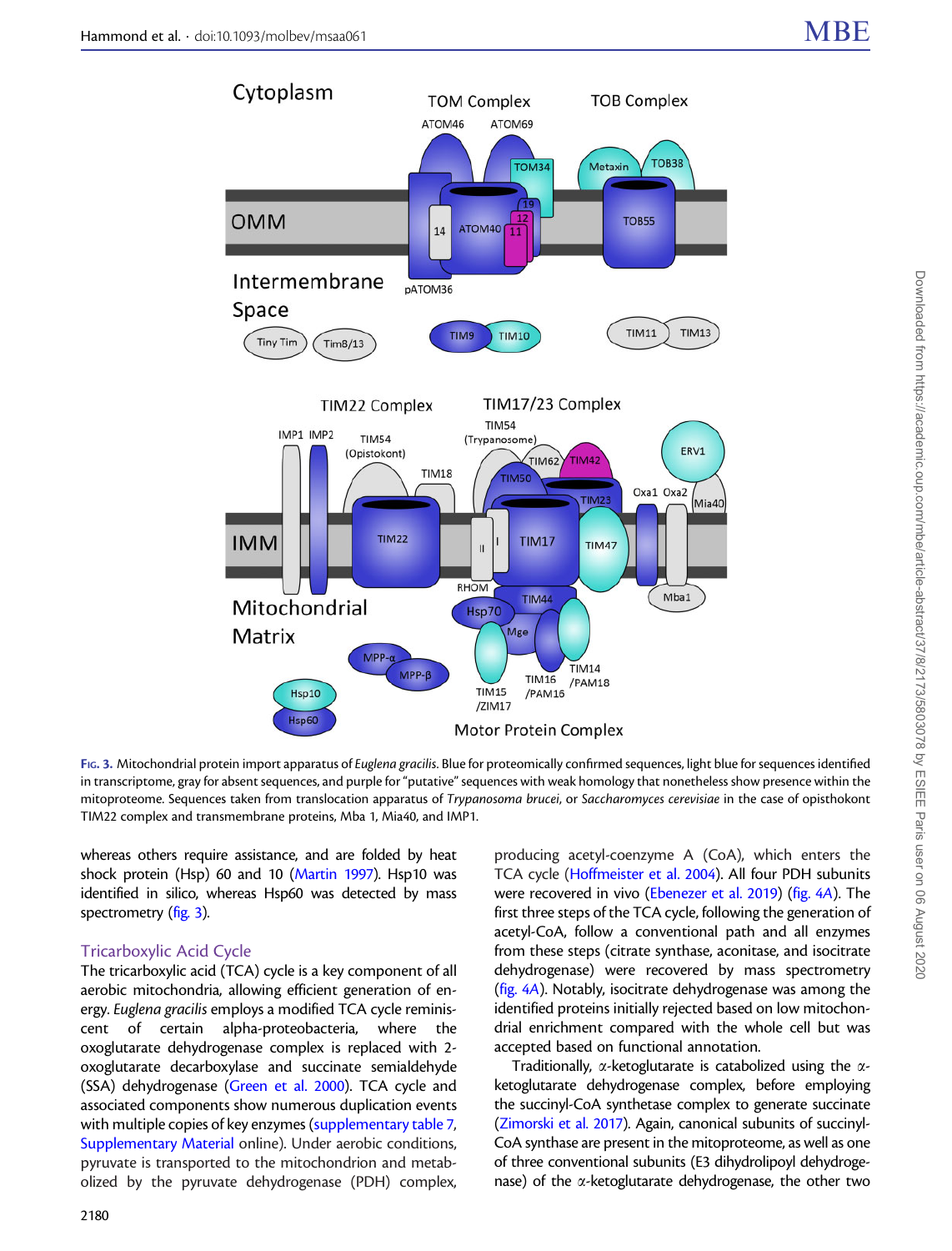<span id="page-8-0"></span>

FIG. 4. Core metabolic pathways and their proteomic presence within Euglena gracilis. (A) TCA cycle showing the conventional pathway rendered nonfunctional by absence of key protein subunits along with alpha-proteobacterial shunt and aminobutyric (GABA) shunt. Components involved only in the glyoxylate cycle are transparent. (B) Glyoxylate cycle, highlighting associated enzymes from TCA cycle. Blue for proteomically confirmed sequences, light blue for sequences identified in transcriptome, and gray for absent sequences. Duplicated sequences are available in [supple](https://academic.oup.com/mbe/article-lookup/doi/10.1093/molbev/msaa061#supplementary-data)[mentary table 7](https://academic.oup.com/mbe/article-lookup/doi/10.1093/molbev/msaa061#supplementary-data), [Supplementary Material](https://academic.oup.com/mbe/article-lookup/doi/10.1093/molbev/msaa061#supplementary-data) online.

being absent from the E. gracilis genome [\(Ebenezer et al.](#page-15-0) [2019\)](#page-15-0), suggesting the pathway is either nonfunctional or uses unconventional components (fig. 4). Retention of both E3 and succinyl-CoA subunits for a seemingly nonfunctional pathway can be explained through their bifunctionality, since E3 exists as a subunit of the PDH complex, while succinyl-CoA synthase also acts in the methylmalonyl-CoA pathway for fatty acid synthesis (fig. 4A). Euglena gracilis bypasses the need for the a-ketoglutarate dehydrogenase complex through the use of a-ketoglutarate decarboxylase and SSA dehydrogenase. a-Ketoglutarate is first catalyzed to SSA by a-ketoglutarate decarboxylase and then converted to succinate via SSA dehydrogenase (Müller et al. 2012). We find evidence for both essential enzymes of this pathway (fig. 4A).

A second variant pathway, the gamma-aminobutyric (GABA) shunt, employs glutamate dehydrogenase, glutamate decarboxylase, and GABA transaminase to generate SSA, which in turn is converted to succinate by SSA dehydrogenase [\(Zhang et al. 2016](#page-18-0)). In the mitoproteome, glutamate dehydrogenase and GABA transaminase were detected, whereas glutamate decarboxylase remains identified only in silico (fig. 4A). The GABA shunt allows for optimized

photosynthetic conditions in cyanobacteria [\(Nogales et al.](#page-17-0) [2012\)](#page-17-0), which may also be applicable within E. gracilis.

After generation of succinate, the E. gracilis TCA cycle proceeds conventionally with succinate dehydrogenase (respiratory complex II) functioning with fumarate hydratase and malate dehydrogenase to complete the cycle, with both of these proteins detected by mass spectrometry. Succinate dehydrogenase is composed of two conserved subunits, one of which, SDH2, is further split into two components [\(Gawryluk and Gray 2019](#page-16-0)). These conserved subunits, along with three of eight euglenozoan-specific subunits (SDHTC 6, 7, and 8) were identified (fig.  $4A$ ). Two genes encoding for euglenozoan-specific subunit 7 were present, likely representing a recent duplication [\(supplementary table](https://academic.oup.com/mbe/article-lookup/doi/10.1093/molbev/msaa061#supplementary-data) [7,](https://academic.oup.com/mbe/article-lookup/doi/10.1093/molbev/msaa061#supplementary-data) [Supplementary Material](https://academic.oup.com/mbe/article-lookup/doi/10.1093/molbev/msaa061#supplementary-data) online).

Notably, E. gracilis is one of few organisms to localize the glyoxylate cycle to the mitochondria, as opposed to glyoxysomes ([Zimorski et al. 2017](#page-18-0)). The glyoxylate cycle represents an anabolic variant of the TCA, which enables synthesis of complex carbohydrates from compounds such as lipids, with both cycles sharing several enzymes. In general, the glyoxylate cycle proceeds with the first two TCA reactions, yielding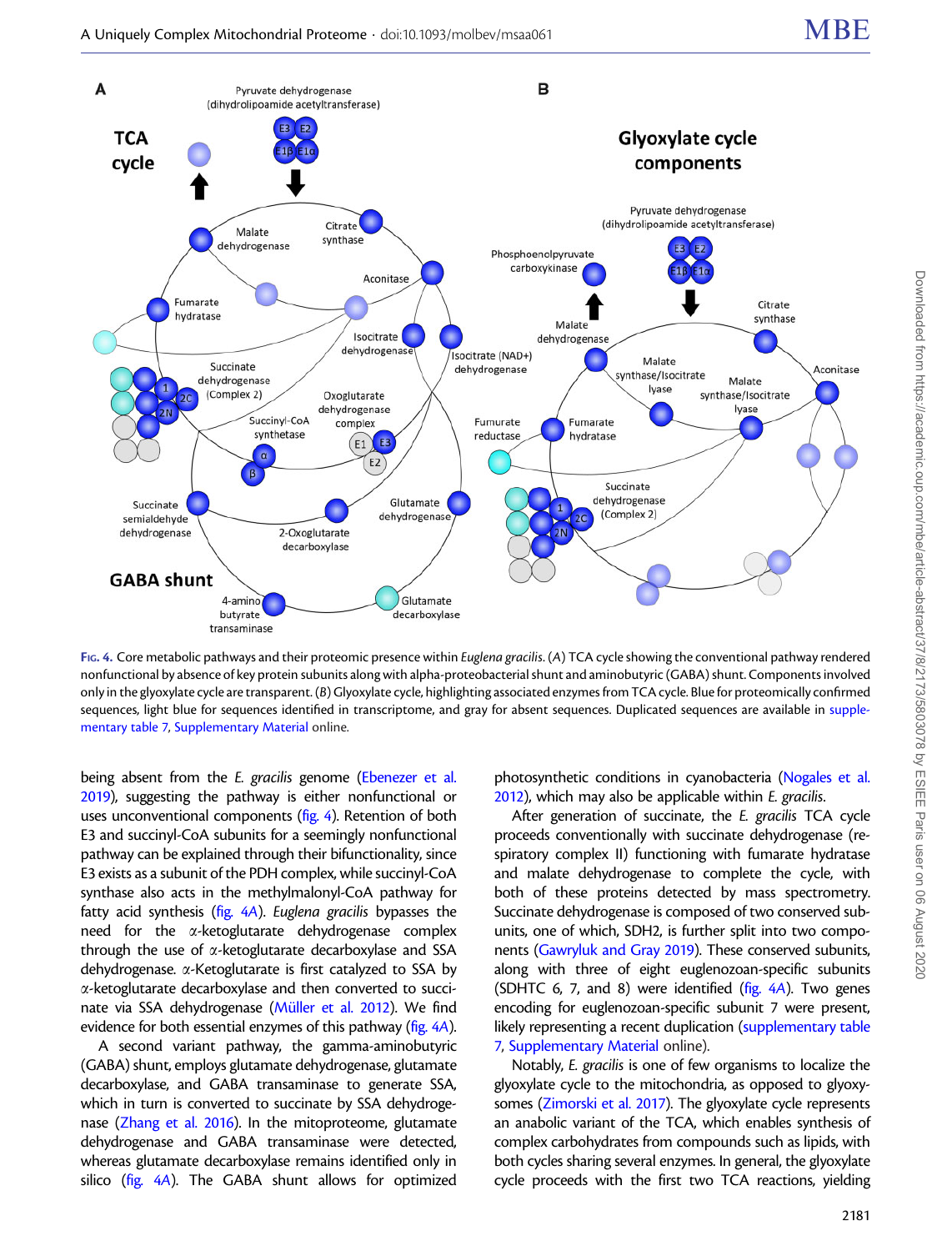isocitrate, which is then cleaved by isocitrate lyase to form glyoxylate and succinate [\(Zimorski et al. 2017](#page-18-0)). Subsequently, glyoxylate is converted to malate via malate synthase, whereas succinate is converted to fumarate by fumarate reductase and further metabolized into malate by fumarate hydratase again. By the activity of malate dehydrogenase, malate is converted into oxaloacetate, which can reenter the TCA cycle, or be processed into phosphoenolpyruvate by phosphoenolpyruvate carboxykinase, initiating gluconeogenesis [\(Dolan and Welch 2018](#page-15-0)). To facilitate the glyoxylate cycle, E. gracilis uses a bifunctional enzyme, containing domains for both isocitrate lysis and malate synthesis ([Nakazawa et al. 2011](#page-17-0)), which was present within the mitoproteome, whereas fumarate reductase was identified only in silico ([fig. 4](#page-8-0)B). Phosphoenolpyruvate carboxykinase was recovered at the protein level, initially rejected for low enrichment, yet eventually recalled  $(f_ig, 4B)$ . The E. gracilis mitochondrion can additionally initiate gluconeogenesis by converting pyruvate directly to oxaloacetate via pyruvate carboxylase, which was proteomically detected ([supplementary](https://academic.oup.com/mbe/article-lookup/doi/10.1093/molbev/msaa061#supplementary-data) [table 7,](https://academic.oup.com/mbe/article-lookup/doi/10.1093/molbev/msaa061#supplementary-data) [Supplementary Material](https://academic.oup.com/mbe/article-lookup/doi/10.1093/molbev/msaa061#supplementary-data) online), and is then processed through the activity of phosphoenolpyruvate carboxykinase. Our analysis of the TCA cycle and associated pathways demonstrates a highly versatile organelle, able to generate and store ATP using a variety of energy sources under a range of conditions; the presence of paralogs for several critical enzymes also reinforces the potential for environmental flexibility.

## Mitochondrial Ribosomes

One hundred and eight mitochondrial ribosomal (mitoribosomal) subunits were identified in silico, representing 68 additional subunits in comparison to the earlier reported complement [\(Ebenezer et al. 2019\)](#page-15-0). A total of 83 of these were experimentally verified, consisting of 47 large and 34 small mitoribosomal subunits with 2 unclassified [\(supple](https://academic.oup.com/mbe/article-lookup/doi/10.1093/molbev/msaa061#supplementary-data)[mentary table 7,](https://academic.oup.com/mbe/article-lookup/doi/10.1093/molbev/msaa061#supplementary-data) [Supplementary Material](https://academic.oup.com/mbe/article-lookup/doi/10.1093/molbev/msaa061#supplementary-data) online). From a phylogenetic perspective, these are further classified into a variety of categories: "Core" subunits are of alphaproteobacterial origin, likely present in the last common eukaryotic ancestor, whereas "accessory" subunits subsequently emerged in different eukaryotic lineages. Thirty-five core and 15 accessory mitoribosomal proteins were recovered, with an additional 6 and 2 in silico predicted but not detected, respectively. Compared with the well-studied mitoribosomes of T. brucei, 20 subunits (L5, L14, L29, L30, L33, L35, L41, L2, L48, L53, S6, S14, S21, S26, S30, S33, S35, S37, S38, and Fyv4) appear lost in euglenids yet retained in trypanosomes ([Z](#page-18-0)<mark>í[kov](#page-18-0)á et al</mark>. [2008\)](#page-18-0), whereas 10 subunits (L1, L6, L18, L38, L56, S2, S3, S7, S13, and S28) are present solely in the E. gracilis mitoribosome ([supplementary table 7,](https://academic.oup.com/mbe/article-lookup/doi/10.1093/molbev/msaa061#supplementary-data) [Supplementary Material](https://academic.oup.com/mbe/article-lookup/doi/10.1093/molbev/msaa061#supplementary-data) online). These compositional distinctions potentially underpin major differences in protein synthesis between euglenids and kinetoplastids.

Kinetoplastids also contain a uniquely large number of novel mitoribosomal subunits, indicating expansions that occurred later in euglenozoan evolution [\(Desmond et al. 2011\)](#page-15-0). Based on structural analysis, many have been reclassified as

core or accessory subunits [\(Ramrath et al. 2018\)](#page-17-0), with only one found outside kinetoplastids, in Naegleria gruberi [\(Desmond et al. 2011](#page-15-0)). Of the 79 kinetoplastid-specific subunits, 15 were recovered in the E. gracilis mitoproteome, with a further 20 predicted within the transcriptome [\(supplemen](https://academic.oup.com/mbe/article-lookup/doi/10.1093/molbev/msaa061#supplementary-data)[tary table 7,](https://academic.oup.com/mbe/article-lookup/doi/10.1093/molbev/msaa061#supplementary-data) [Supplementary Material](https://academic.oup.com/mbe/article-lookup/doi/10.1093/molbev/msaa061#supplementary-data) online). This finding rules out the possibility that these subunits developed in response to a parasitic lifestyle, as previously proposed [\(Desmond et al. 2011\)](#page-15-0). Of shared mitoribosomal proteins, a greater percentage of predicted small ribosomal subunit proteins (7/12) were recovered in vivo when compared with the large subunit (7/23). One ribosomal protein identified in T. brucei that localizes to both large and small subunits [\(Z](#page-18-0)íková [et al. 2008](#page-18-0)) was also recovered here [\(supplementary](https://academic.oup.com/mbe/article-lookup/doi/10.1093/molbev/msaa061#supplementary-data) [table 7,](https://academic.oup.com/mbe/article-lookup/doi/10.1093/molbev/msaa061#supplementary-data) [Supplementary Material](https://academic.oup.com/mbe/article-lookup/doi/10.1093/molbev/msaa061#supplementary-data) online).

A total of 18 mitoribosomal proteins, which did not match previously defined subunit groups were present either in the mitoproteome or predicted in silico and are therefore potential novel E. gracilis subunits. Twelve and four of them were predicted to reside in large and small mitoribosomal subunits respectively, whereas two were unclassified [\(supplementary](https://academic.oup.com/mbe/article-lookup/doi/10.1093/molbev/msaa061#supplementary-data) [table 7,](https://academic.oup.com/mbe/article-lookup/doi/10.1093/molbev/msaa061#supplementary-data) [Supplementary Material](https://academic.oup.com/mbe/article-lookup/doi/10.1093/molbev/msaa061#supplementary-data) online). Finally, eight putative homologs of mitoribosomal proteins were identified in E. gracilis. Given high divergence generally encountered among this category of proteins [\(Petrov et al. 2019](#page-17-0)), and the fact that these eight proteins with E-values above the stated cutoff were detected by mass spectrometry, we classify them as putative mitoribosomal components [\(supplemen](https://academic.oup.com/mbe/article-lookup/doi/10.1093/molbev/msaa061#supplementary-data)[tary table 7,](https://academic.oup.com/mbe/article-lookup/doi/10.1093/molbev/msaa061#supplementary-data) [Supplementary Material](https://academic.oup.com/mbe/article-lookup/doi/10.1093/molbev/msaa061#supplementary-data) online). Our results suggest that considerable mitoribosome protein expansion occurred already in the common euglenozoan ancestor [\(Desmond et al. 2011\)](#page-15-0).

#### Aminoacyl-tRNA Synthetases

Aminoacyl-tRNA synthetases (aaRSs) are responsible for attaching amino acids to their cognate tRNAs ([de Duve](#page-15-0) [1988\)](#page-15-0). Two classes exist, which differ in their domain architecture, ATP binding conformation and modes of aminoacylation [\(Burbaum and Schimmel 1991\)](#page-15-0). Along with direct aminoacylation carried out by aaRSs, some archaea, bacteria, and chloroplasts lacking GlnRS and AsnRS enzymes possess indirect aminoacylation pathways, where a nondiscriminating GluRS and tRNA-dependent amidotransferase (AdT) carries out biosynthesis of Gln-tRNA<sup>Gln</sup> and Asn-tRNA<sup>Asn</sup> (Schön [et al. 1988\)](#page-18-0). We identified 46 transcripts encoding all class I and II aaRSs in E. gracilis [\(supplementary table 8,](https://academic.oup.com/mbe/article-lookup/doi/10.1093/molbev/msaa061#supplementary-data) [Supplementary Material](https://academic.oup.com/mbe/article-lookup/doi/10.1093/molbev/msaa061#supplementary-data) online). Each of the identified proteins had at least one paralog (or isoform) with predicted mitochondrial localization, except ArgRS and TrpRS, likely missing in the mitochondrion, whereas MetRS, IleRS, and GluRS appear to be dually targeted to the mitochondrion and chloroplast [\(supplementary table 8](https://academic.oup.com/mbe/article-lookup/doi/10.1093/molbev/msaa061#supplementary-data), [Supplementary](https://academic.oup.com/mbe/article-lookup/doi/10.1093/molbev/msaa061#supplementary-data) [Material](https://academic.oup.com/mbe/article-lookup/doi/10.1093/molbev/msaa061#supplementary-data) online). Moreover, each of these aaRSs has an additional paralog of low sequence identity (varying from 24% to 44%) targeted exclusively to the mitochondrion. The identification of several aaRSs in the mitochondrial fraction suggests that some of them might have unconventional functions ([Francklyn et al. 2002\)](#page-16-0). The presence of GlnRS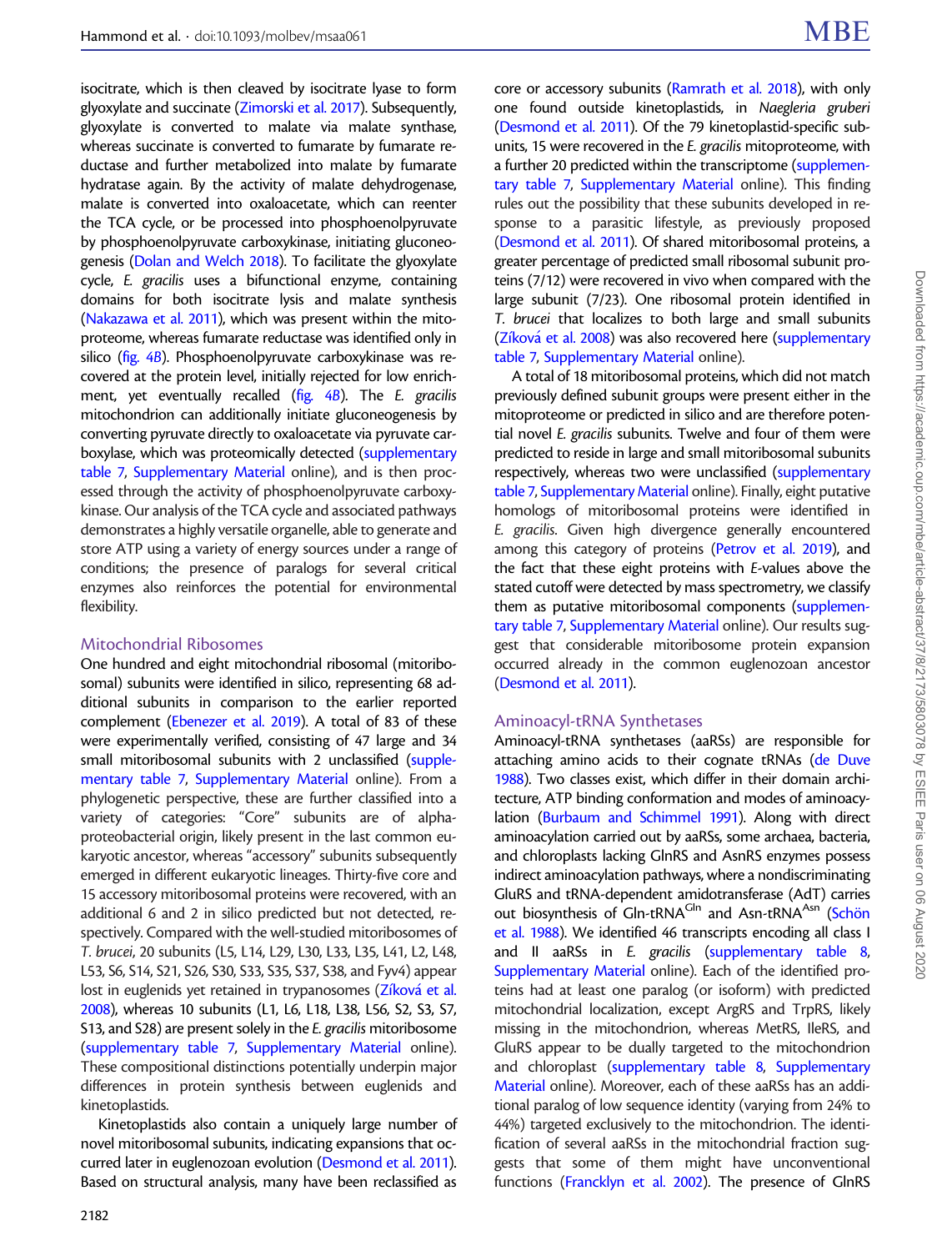and AsnRS along with the absence of clear homologs of AdTs in any of the publicly available E. gracilis transcriptomes indicates that only the direct aminoacylation pathway is functional in both organelles and cytoplasm. This is in agreement with recent identification of a plastidial version of GlnRS in the nonphotosynthetic *Euglena longa [\(Z](#page-18-0)áhonová e*t al. 2018).

#### Amino Acid Metabolism

We identified most of the biosynthesis pathways for 11 amino acids: valine, leucine, isoleucine, aspartate, cysteine, glutamate, glutamine, glycine, serine, proline, and tyrosine ([supplemen](https://academic.oup.com/mbe/article-lookup/doi/10.1093/molbev/msaa061#supplementary-data)[tary fig. 6](https://academic.oup.com/mbe/article-lookup/doi/10.1093/molbev/msaa061#supplementary-data), [Supplementary Material](https://academic.oup.com/mbe/article-lookup/doi/10.1093/molbev/msaa061#supplementary-data) online), suggesting that the repertoire of amino acid biosynthesis enzymes is substantially richer in the mitochondrion of E. gracilis than in its plastid ([Nov](#page-17-0)ák Vanclová [et al. 2020\)](#page-17-0). Although hydroxymethyltransferase catalyzes serine and glycine interconversion in E. gracilis mitochondria, glutamate is synthesized from 2-oxoglutarate by the action of aspartate aminotransferase and can be subsequently converted to glutamine or proline [\(supple](https://academic.oup.com/mbe/article-lookup/doi/10.1093/molbev/msaa061#supplementary-data)[mentary fig. 6,](https://academic.oup.com/mbe/article-lookup/doi/10.1093/molbev/msaa061#supplementary-data) [Supplementary Material](https://academic.oup.com/mbe/article-lookup/doi/10.1093/molbev/msaa061#supplementary-data) online), and aspartate can be synthesized from pyruvate using pyruvate carboxylase and aspartate aminotransferase.

The biosynthesis of valine and leucine from pyruvate does not appear possible in the E. gracilis mitoproteome, since only one enzyme of the pathway, 2-isopropylmalate synthase, is present. Another branched-chain amino acid, isoleucine, can be obtained in a five-step reaction from threonine, whereas cysteine is synthesized de novo from serine, and tyrosine is formed from phenylalanine by phenylalanine hydroxylase ([supplementary fig. 6,](https://academic.oup.com/mbe/article-lookup/doi/10.1093/molbev/msaa061#supplementary-data) [Supplementary Material](https://academic.oup.com/mbe/article-lookup/doi/10.1093/molbev/msaa061#supplementary-data) online).

The use of amino acids as an energy source in mitochondrion in E. gracilis is limited to the ability to degrade valine, leucine, isoleucine, glutamate, glycine, proline, aspartate, alanine, and possibly cysteine [\(supplementary table 8,](https://academic.oup.com/mbe/article-lookup/doi/10.1093/molbev/msaa061#supplementary-data) [Supplementary Material](https://academic.oup.com/mbe/article-lookup/doi/10.1093/molbev/msaa061#supplementary-data) online). Almost all enzymes of the branched-chain amino acids degradation pathway leading to formation of acetyl-CoA, in the case of leucine and isoleucine, and succinyl-CoA or valine, were identified. Proline is converted to glutamate in a two-step reaction carried out by proline dehydrogenase and  $\delta$ -1-pyrroline-5-carboxylate dehydrogenase, and glutamate can then be degraded either to  $\alpha$ ketoglutarate and ammonia or to succinate. In contrast to human mitochondria, it appears that cysteine degradation in the organelle of E. gracilis leads to pyruvate formation. We identified a putative homolog of thiosulfate/3-mercaptopyruvate sulfurtransferase, catalyzing the second step of this process. Cysteine aminotransferase was not detected, however, leaving the possibility that the initial reaction of the process is catalyzed by aspartate aminotransferase, similar to some bacteria ([Andree](#page-15-0)ß[en et al. 2017\)](#page-15-0). Although glycine is oxidatively cleaved by the glycine cleavage system, the saccharopine pathway of lysine degradation appears to be nonfunctional, since only three enzymes out of nine were identified [\(supple](https://academic.oup.com/mbe/article-lookup/doi/10.1093/molbev/msaa061#supplementary-data)[mentary table 8](https://academic.oup.com/mbe/article-lookup/doi/10.1093/molbev/msaa061#supplementary-data), [Supplementary Material](https://academic.oup.com/mbe/article-lookup/doi/10.1093/molbev/msaa061#supplementary-data) online).

#### Sulfate Assimilation

A remarkable feature of the E. gracilis mitochondrion is the ability to assimilate and metabolize sulfate [\(Saidha et al. 1988\)](#page-17-0).

This represents an exceptionally rare feature among eukaryotes, as the vast majority employ the sulfate assimilation pathway in either resident plastids or the cytosol. Some of the enzymes involved in this process have a plastid origin, but over time have been retargeted to the mitochondria, presum-ably after their genetic incorporation into the nucleus [\(Patron](#page-17-0) [et al. 2008\)](#page-17-0). Components of the sulfate assimilation pathway have additionally been found in the mitosomes of Entamoeba histolytica, though these are thought to have been acquired independently from  $\varepsilon$ -proteobacteria and other sources [\(Mi](#page-17-0)[ichi et al. 2009\)](#page-17-0). This pathway is important for the generation of sulfur-containing amino acids such as cysteine, methionine, and various other metabolites, which supply necessary sulfur for the Fe-S cluster generation in euglenids [\(Saidha et al.](#page-17-0) [1988\)](#page-17-0). Except for sulfate permease and cysteine synthase, all enzymes for sulfate assimilation were identified by proteo-mics [\(supplementary table 7](https://academic.oup.com/mbe/article-lookup/doi/10.1093/molbev/msaa061#supplementary-data) and file 3, [Supplementary](https://academic.oup.com/mbe/article-lookup/doi/10.1093/molbev/msaa061#supplementary-data) [Material](https://academic.oup.com/mbe/article-lookup/doi/10.1093/molbev/msaa061#supplementary-data) online).

#### Fe-S Cluster Biosynthesis

Iron-sulfur (Fe-S) cluster biosynthesis provides essential and ubiquitous cofactors for many proteins [\(Lill 2009\)](#page-17-0). In most eukaryotes, the first step, referred to as ISC biosynthesis, is located in the mitochondrion ([Braymer and Lill 2017\)](#page-15-0). Among euglenozoans, Fe-S cluster assembly is best studied in T. brucei, whereas in the euglenids and diplonemids, the pathway remains unexplored [\(Ali and Nozaki 2013](#page-15-0); Peña-Diaz [and Luke](#page-17-0)s [2018](#page-17-0)). We find conservation of all predicted central components of this pathway, with some notable expansions.

The ISC pathway consists of three central steps, starting with Fe-S cluster assembly on a scaffold protein IscU. Sulfur is donated by cysteine desulfurase NfsI and Isd11, after the cluster is reduced by ferredoxin in coordination with ferredoxin reductase ([Ollagnier-de-Choudens et al. 2001](#page-17-0)). Iron (II) cation is imported into the matrix via mitochondria carrier protein 17 [\(Braymer and Lill 2017\)](#page-15-0), where it is donated to the scaffold with the assistance of frataxin [\(Bridwell-Rabb et al. 2014\)](#page-15-0). In E. gracilis, two ferredoxin orthologs were identified [\(fig. 5\)](#page-11-0), corresponding to T. brucei ferredoxin A and B [\(Changmai](#page-15-0) [et al. 2013](#page-15-0)). The second step involves detachment of the Fe-S cluster from the IscU scaffold. Grx5, Mge1, Ssc1, and Hep1 assist as chaperones, transporting the cluster to the relevant apoprotein [\(Maio et al. 2014\)](#page-17-0). Peptides for Grx5, Mge1, and Ssc1 were identified at the protein level, with Hep1 being identified only in silico [\(fig. 5](#page-11-0)). The final step involves alternative scaffold proteins Isa1 and Isa2, with assistance from Iba57, which insert the Fe-S clusters into various apoproteins [\(Sheftel et al. 2012\)](#page-18-0). All three sequences were confirmed at a protein level [\(fig. 5](#page-11-0)).

Depending on protein specificity, various factors are subsequently required for holoprotein maturation, such as Nfu, involved in maturation of respiratory complexes I and II com-ponents ([Luke](#page-17-0)š [and Basu 2015](#page-17-0)). In E. gracilis, four Nfu factors are identifiable from the transcriptome, with two being recovered as peptides [\(fig. 5](#page-11-0) and [supplementary table 7,](https://academic.oup.com/mbe/article-lookup/doi/10.1093/molbev/msaa061#supplementary-data) [Supplementary Material](https://academic.oup.com/mbe/article-lookup/doi/10.1093/molbev/msaa061#supplementary-data) online). One Nfu homolog was initially rejected due to insufficient enrichment but reintegrated based on functional prediction. Most eukaryotes contain only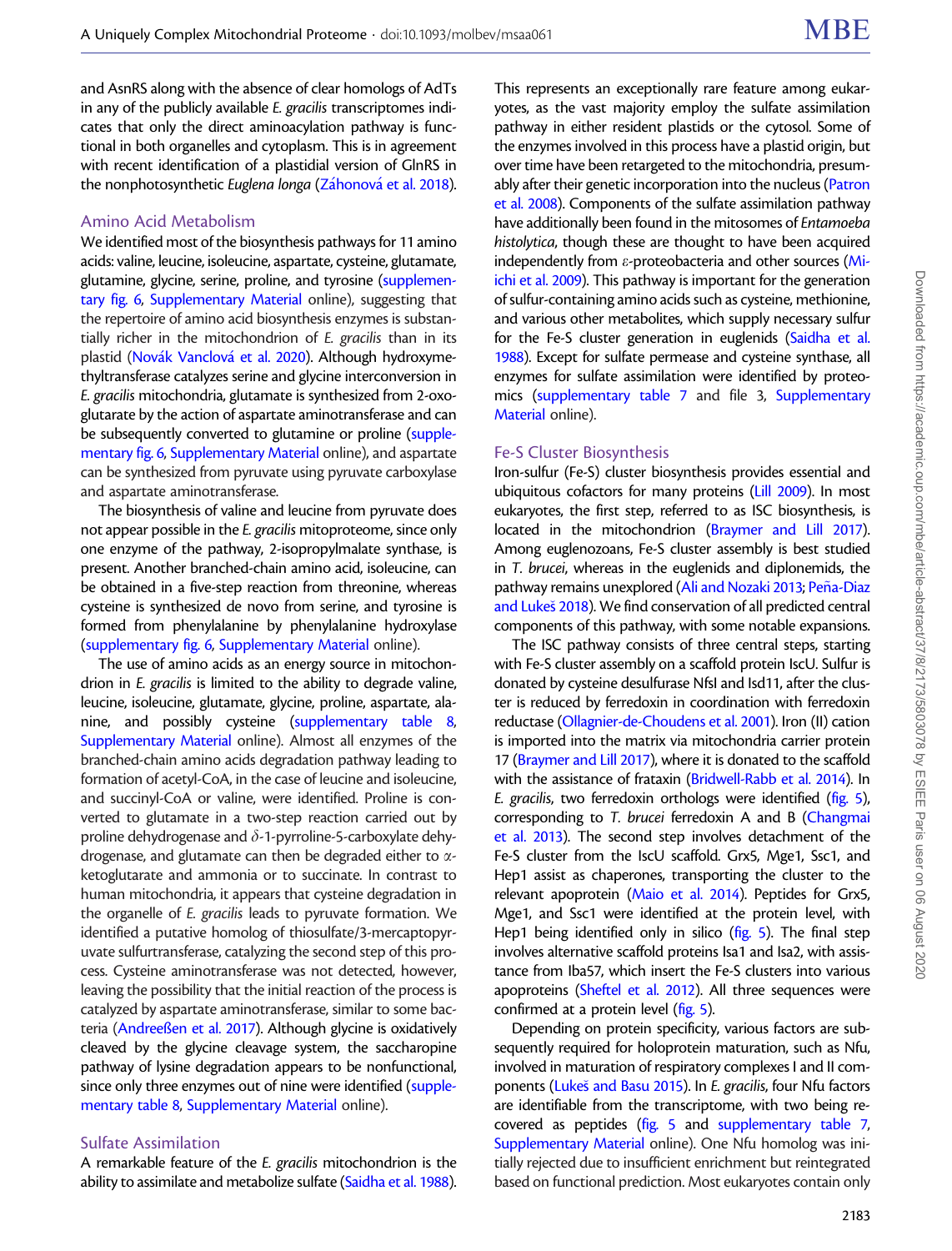<span id="page-11-0"></span>

FIG. 5. ISC biosynthesis in Euglenac gracilis mitochondrial matrix and IMS. Blue for proteomically confirmed sequences, light blue for sequences identified in transcriptome, and white for proteins requiring ISC insertion for functionality.

a single Nfu protein, whereas expansion into three and four Nfus occurred in T. brucei and Leishmania spp., respectively, of which most are mitochondrially localized [\(Benz et al. 2016\)](#page-15-0). Arabidopsis thaliana contains a higher number of Nfu paral-ogs, but most are localized in the plastid (<mark>[L](#page-17-0)éon et al. 2003)</mark>. By contrast, in E. gracilis both Nfu proteins show mitochondrial enrichment when compared with the chloroplast [\(supple](https://academic.oup.com/mbe/article-lookup/doi/10.1093/molbev/msaa061#supplementary-data)[mentary table 4](https://academic.oup.com/mbe/article-lookup/doi/10.1093/molbev/msaa061#supplementary-data), [Supplementary Material](https://academic.oup.com/mbe/article-lookup/doi/10.1093/molbev/msaa061#supplementary-data) online). The Fe-S clusters bound for export out of the mitochondrion are transported by Atm1 and Erv1 [\(Braymer and Lill 2017\)](#page-15-0), both being identified in silico, and Atm1 also at the protein level (fig. 5).

#### Fatty Acid Metabolism

Under anaerobic conditions, the mitochondrion of E. gracilis can employ acetyl-CoA as a terminal electron acceptor and synthesize fatty acids in a malonyl-independent manner, enabling net ATP production [\(Hoffmeister et al. 2005](#page-16-0)). Acetyl-CoA is first produced from the catalysis of pyruvate, mediated by an oxygen-sensitive pyruvate: $NADP$  oxidoreductase (PNO) complex [\(Zimorski et al. 2017\)](#page-18-0). Both  $\alpha$  and  $\beta$  subunits of the PNO complex were recovered at a protein level [\(sup](https://academic.oup.com/mbe/article-lookup/doi/10.1093/molbev/msaa061#supplementary-data)[plementary table 7,](https://academic.oup.com/mbe/article-lookup/doi/10.1093/molbev/msaa061#supplementary-data) [Supplementary Material](https://academic.oup.com/mbe/article-lookup/doi/10.1093/molbev/msaa061#supplementary-data) online). Although the  $\beta$  subunit showed low mitochondrial enrichment, likely due to the oxygen-sensitive nature of PNO [\(Rotte](#page-17-0) [et al. 2001](#page-17-0)) and the aerobic conditions of this study, it was included based on strong prediction criteria. The synthesis of fatty acids involves reversal of the  $\beta$ -oxidation of acetyl-CoA pathway. Several enzymes involved in this process can work in both directions [\(Zimorski et al. 2017\)](#page-18-0). In E. gracilis, acetyl-CoA is first condensed by acetyl-CoA-C-acetyltransferase, then reduced via  $\beta$ -hydroxyacyl-CoA and dehydrated by enoyl CoA

hydratase. The final step is mediated by unique trans-2-enoyl CoA reductase, as the enzyme responsible for the reverse reaction (acyl-CoA dehydrogenase) operates catalytically in one direction [\(Zimorski et al. 2017](#page-18-0)). The activity of trans-2 enoyl CoA reductase produces elongated fatty acyl-CoA as an end product, which is reduced to alcohol, esterified, and deposited in the cytosol as wax esters [\(Hoffmeister et al. 2005\)](#page-16-0). Upon returning to aerobic conditions, in the mitochondrion, these wax esters can be converted back to acetyl-CoA [\(Zimorski et al. 2017](#page-18-0)).

We have detected peptides for all four enzymes required for fatty acid synthesis, whereas oxidative acyl-CoA dehydrogenase was identified only by a homology search. Although E. gracilis was cultivated in aerobic conditions, trans-2-enoyl CoA reductase, which is exclusively used for anaerobic fatty acid synthesis, was detected [\(supplementary table 7,](https://academic.oup.com/mbe/article-lookup/doi/10.1093/molbev/msaa061#supplementary-data) [Supplementary Material](https://academic.oup.com/mbe/article-lookup/doi/10.1093/molbev/msaa061#supplementary-data) online). Its expression under aerobic conditions is in agreement with previous studies and reflects the adaptability of E. gracilis for environments deprived of oxygen ([Hoffmeister et al. 2004](#page-16-0)). All proteins involved in long-chain acyl-CoA import into the mitochondrion, as well as components for odd-numbered fatty acid synthesis (excepting fumarate reductase and propionyl-CoA subunits), were also proteomically recovered [\(supplementary file 3,](https://academic.oup.com/mbe/article-lookup/doi/10.1093/molbev/msaa061#supplementary-data) [Supplementary Material](https://academic.oup.com/mbe/article-lookup/doi/10.1093/molbev/msaa061#supplementary-data) online).

## In Silico Mitoproteome of Eutreptiella gymnastica

To gain a better understanding of mitoproteome evolution within euglenida and to resolve the seemingly unique features of E. gracilis, we compared the verified mitoproteome with the publicly available transcriptome of fellow photosynthetic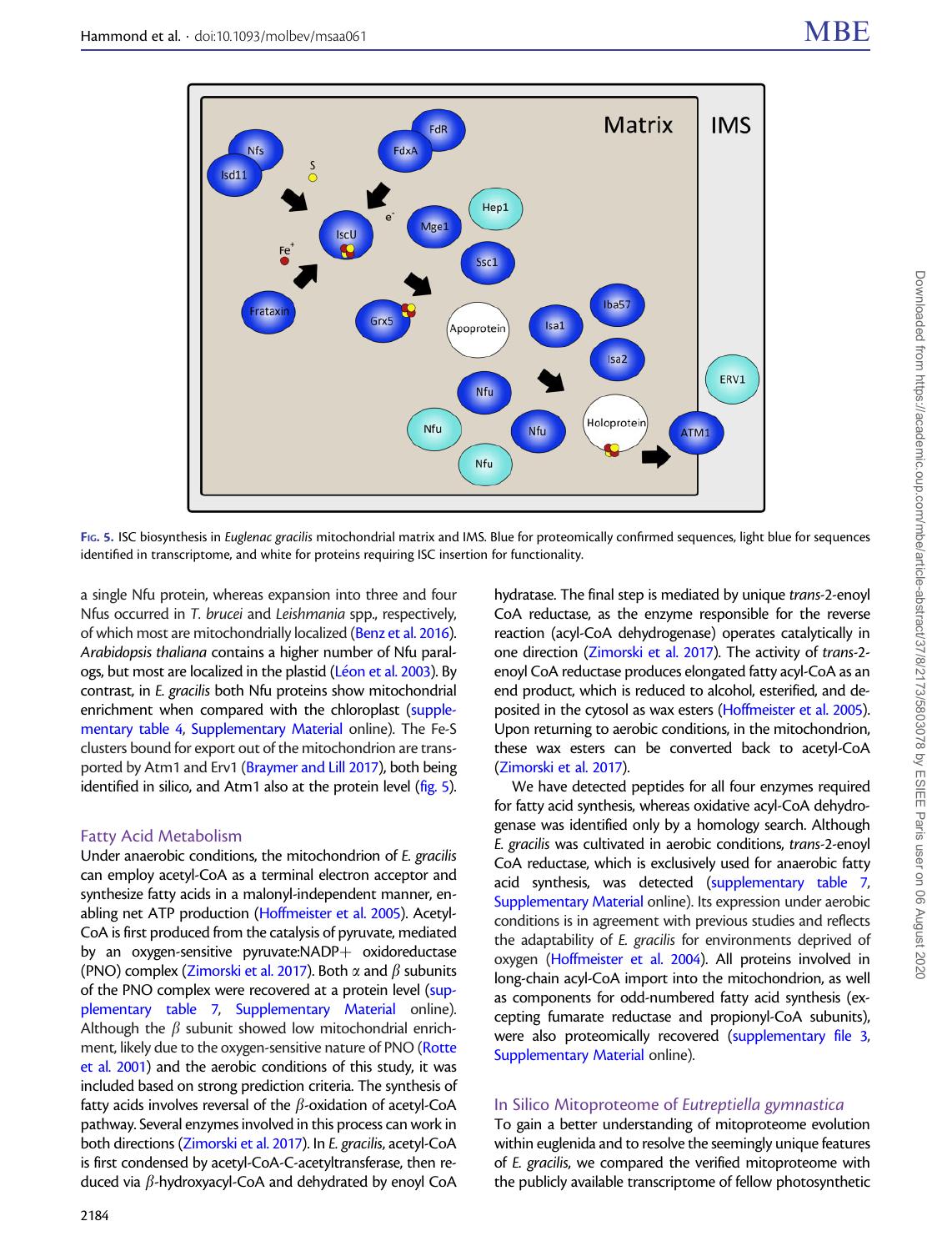<span id="page-12-0"></span>

FIG. 6. Evolutionary schematic showing unique mitochondrial features to euglenida, with features observed only in Euglenac gracilis denoted by \*. Common features discovered in this study with the Trypanosoma brucei mitoproteome are listed, which were likely present in the mitochondria of the last euglenozoan common ancestor. Over 30 RNA editing enzymes appear to be present in this ancestor, which led to development of different RNA editing pathways in diplonemid and kinetoplastid lineages, denoted by.

euglenid Eut. gymnastica, the outcome of which yielded 1,162 transcripts corresponding to 900 ortholog groups [\(supple](https://academic.oup.com/mbe/article-lookup/doi/10.1093/molbev/msaa061#supplementary-data)[mentary table 9](https://academic.oup.com/mbe/article-lookup/doi/10.1093/molbev/msaa061#supplementary-data), [Supplementary Material](https://academic.oup.com/mbe/article-lookup/doi/10.1093/molbev/msaa061#supplementary-data) online). Six hundred and twenty of these Eut. gymnastica transcripts were orthologous to functionally uncategorized sequences of E. gracilis, which suggests shared heritage to a large expansion of these unknown genes within the ancestor of photosynthetic euglenids.

Although analysis of the E. gracilis transcriptome identified an extensive 192 mTERF factors identified in E. gracilis, no orthologs could be identified from Eut. gymnastica. Comparison with the transcriptome of Eut. gymnastica indicated conservation of all components of the alphaproteobacterial shunt, whereas only orthologs to GABA transaminase of the GABA shunt could be identified (fig. 6 and [supplementary table 9,](https://academic.oup.com/mbe/article-lookup/doi/10.1093/molbev/msaa061#supplementary-data) [Supplementary Material](https://academic.oup.com/mbe/article-lookup/doi/10.1093/molbev/msaa061#supplementary-data) online). Components necessary for the glyoxylate cycle were not identified, suggesting this pathway may be unique to E. gracilis. Interestingly, Hidden Markov Model searches identified a sequence above the detection threshold to subunit E2 of oxaglutarate dehydrogenase [\(supplementary table 9,](https://academic.oup.com/mbe/article-lookup/doi/10.1093/molbev/msaa061#supplementary-data) [Supplementary Material](https://academic.oup.com/mbe/article-lookup/doi/10.1093/molbev/msaa061#supplementary-data) online), suggesting that the conventional TCA pathway could in fact be functional in Eut. gymnastica.

The recovery of inner membrane translocation pores TIM22 and TIM23 in E. gracilis represents a first for Euglenozoan mitochondria, and their identification within the transcriptome of Eut. gymnastica suggests they are distributed throughout euglenida as well (fig. 6 and [supplemen](https://academic.oup.com/mbe/article-lookup/doi/10.1093/molbev/msaa061#supplementary-data)[tary table 9](https://academic.oup.com/mbe/article-lookup/doi/10.1093/molbev/msaa061#supplementary-data), [Supplementary Material](https://academic.oup.com/mbe/article-lookup/doi/10.1093/molbev/msaa061#supplementary-data) online). Although four protein maturation factors were identified for E. gracilis, no Nfu factors could be identified from the Eut. gymnastica transcriptome, suggesting that this high Nfu number may be confined to E. gracilis.

Orthologs to the majority of sulfate assimilation enzymes (seven of nine) were additionally identified in the Eut. gymnastica transcriptome ([supplementary table 9,](https://academic.oup.com/mbe/article-lookup/doi/10.1093/molbev/msaa061#supplementary-data) [Supplementary Material](https://academic.oup.com/mbe/article-lookup/doi/10.1093/molbev/msaa061#supplementary-data) online), suggesting that the mitochondrial retargeting of sulfate occurred in the common ancestor of these two species. Additionally, orthologs for the majority of components for fatty acid synthesis and import (nine of seventeen) were also identified, including crucial en-zyme trans-2-enoyl CoA reductase [\(supplementary table 9,](https://academic.oup.com/mbe/article-lookup/doi/10.1093/molbev/msaa061#supplementary-data) [Supplementary Material](https://academic.oup.com/mbe/article-lookup/doi/10.1093/molbev/msaa061#supplementary-data) online), suggesting that malonylindependent fatty acid synthesis is a conserved feature in euglenids (fig. 6).

## **Conclusions**

The exceptionally rich mitoproteome of E. gracilis can be partially attributed to extensive duplications, including mitoribosomal subunits and the AOX pathway as well as core metabolic pathways where multiple paralogs may indicate considerable flexibility. However, the main contributing factor to this unique complexity is the exceptionally large fraction of proteins with unknown function. Additionally, over 700 predicted proteins such as the extensive mTERF family still require validation through additional functional studies. Although we report the identification of various anaerobic enzymes such as trans-enoyl-reductase and oxygen-sensitive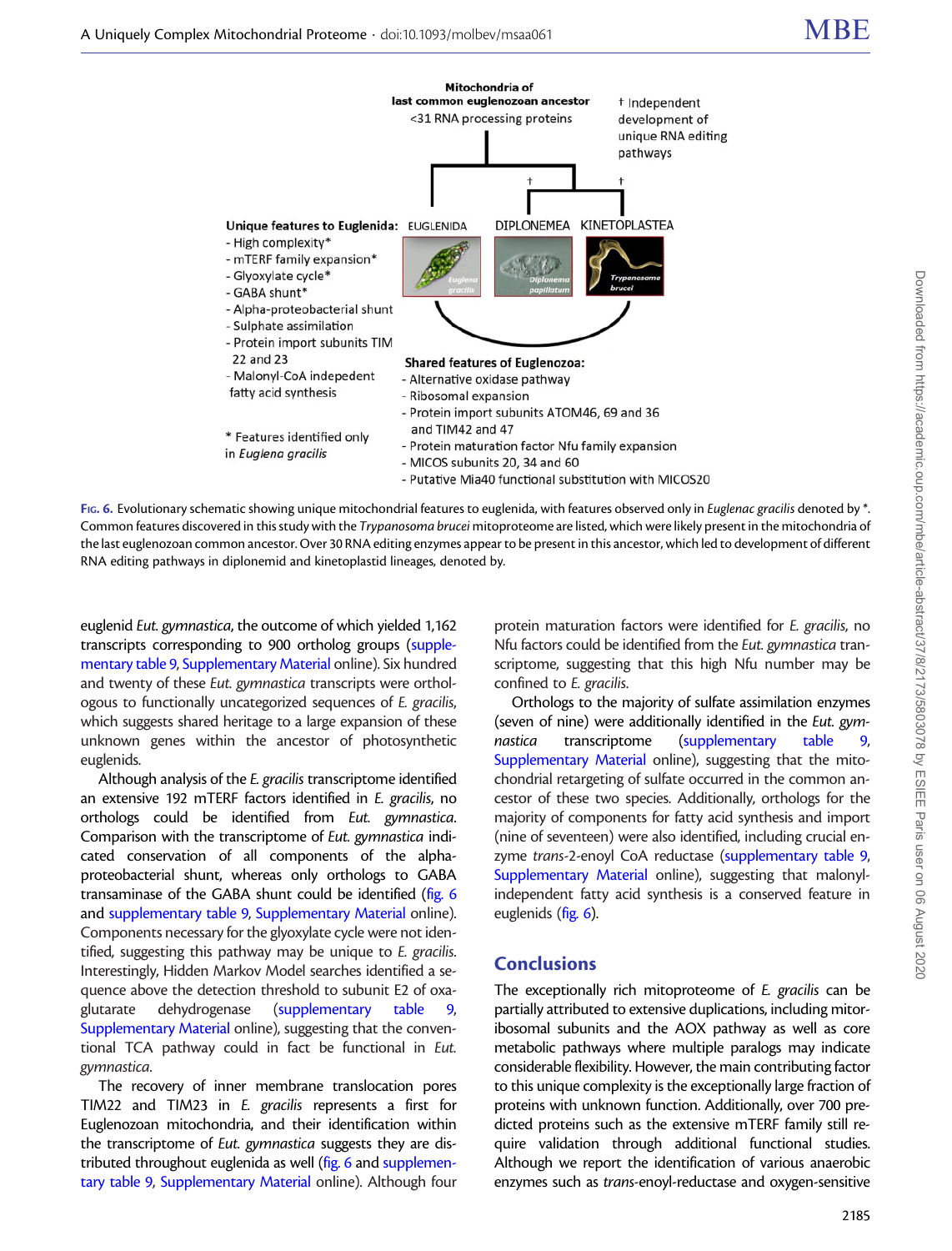PNO, it is likely that many strictly anaerobic proteins have eluded detection due to the aerobic nature of the extracted mitochondria. Subsequently, a study of the organelle from the anaerobically grown E. gracilis is a logical successive step.

Characterization of the E. gracilis mitoproteome represents an important step in our understanding of the uniquely rich evolution of this organelle in different euglenozoan lineages and enables the prediction of mitochondrial traits present in the euglenozoan common ancestor. Such traits include newly identified mitoribosomal and MICOS subunits, protein import machinery, respiratory proteins, components of the Fe-S cluster biosynthesis as well as the prominent absence of RNA editing and processing machinery ([fig. 6\)](#page-12-0). Combined, the mitoproteome of E. gracilis demonstrates an unparalleled protein count, which may reflect the influence of the co-occurring plastid, and reveals a remarkable metabolic flexibility and adaptability.

# Materials and Methods

## Cell Culture and Isolation of Mitochondria

Euglena gracilis strain Z1 cells were axenically cultured in total volume of 600 ml in Hutner's medium at 27 °C in aerobic conditions under permanent light  $(10 \,\mu\text{m/m}^{-2}\,\text{s}^{-1})$  with constant shaking at 150 rpm until they reached exponential growth (1.5–2  $\times$  10<sup>6</sup> cells/ml). Cells were collected by centrifugation at 800  $\times$  g for 10 min and resuspended in SHE buffer (250 mM sucrose, 10 mM HEPES, 1 mM EDTA, pH 7.3) supplemented with 0.4% fatty acid–free bovine serum albumin. All the following steps were performed on ice. Euglena cells were disrupted by sonication at 80% power using a thick 19.5 mm probe (ultrasonic homogenizer 3,000; Biologics, Inc.). Sonication was performed in six 10-s pulses cycles with 2 min breaks. The sonicate was centrifuged for 15 min at 800  $\times$  g and 4 °C and the resulting supernatant centrifuged for 15 min at 8,500  $\times$  g at 4 °C. The pellet was resuspended in 3 ml of STM buffer (250 mM sucrose, 20 mM Tris–HCl, 2 mM  $MgCl<sub>2</sub>$ , pH 8.0) with 40 U of DNase I (Thermo Scientific) and incubated on ice for 30–60 min. DNase-treated lysate (5 ml) was loaded on top of a discontinuous sucrose density gradient. The gradient was prepared by layering decreasingly dense sucrose solutions upon one another from 2.0, 1.75, 1.5, 1.25, 1, to 0.5 M (5 ml each) and centrifuged in a SW-28 rotor at 87,000  $\times$  g at 4 °C for 4.5 h (L8-M, Beckman).

The mitochondrial fraction was separated from chloroplast and peroxisome fractions, located at the interface of 1.7 and 1.5 M sucrose layers and collected with a syringe. To remove excess sucrose, mitochondria were washed twice in SHE buffer. The final pellet was gently resuspended with a cutoff pipette tip in 500–1,000  $\mu$  of SHE buffer supplemented with 0.4% bovine serum albumin, and then spun for 30 min at 16,000  $\times$  g at 4 °C and stored at  $-80$  °C.

## Mass Spectrometry–Based Protein Identification and **Ouantification**

Samples were sonicated in NuPAGE LDS sample buffer (Thermo Sci.) containing 2 mM dithiothreitol and separated on a NuPAGE Bis-Tris 4–12% gradient polyacrylamide gel

(Thermo) under reducing conditions. The sample lane was divided into eight slices that were excised from the Coomassie-stained gel, destained, and subjected to tryptic digest and reductive alkylation. The treated fractions were subjected to liquid chromatography tandem mass spectrometry on an UltiMate 3000 RSLCnano System coupled to a Q exactive mass spectrometer (Thermo Sci.). Mass spec-tra were analyzed using MaxQuant V. 1.56 [\(Cox and Mann](#page-15-0) [2008](#page-15-0)) and by searching the predicted translated transcriptome of [Ebenezer et al \(2019\)](#page-15-0). Minimum peptide length was set to six amino acids, isoleucine and leucine were considered indistinguishable and false discovery rates of 0.01 were calculated at the levels of peptides, proteins, and modification sites based on the number of hits against the reversed sequence database. Ratios were calculated from label-free quantification intensities using only peptides that could be uniquely mapped to a given protein. If the identified peptide sequence set of one protein contained the peptide set of another protein, these two proteins were assigned to the same protein group. P values were calculated applying ttest based statistics using Perseus [\(Tyanova et al. 2016](#page-18-0)). Protein sequences (2,704) were initially identified in the mi-tochondrial fraction which satisfied these criteria [\(supple](https://academic.oup.com/mbe/article-lookup/doi/10.1093/molbev/msaa061#supplementary-data)[mentary table 1](https://academic.oup.com/mbe/article-lookup/doi/10.1093/molbev/msaa061#supplementary-data), [Supplementary Material](https://academic.oup.com/mbe/article-lookup/doi/10.1093/molbev/msaa061#supplementary-data) online). Proteomics data have been deposited to the ProteomeXchange Consortium by the PRIDE ([Vizca](#page-18-0)íno [et al. 2016](#page-18-0)) partner repository with the data set identifier PXD014767.

## Identification of Mitochondrially Encoded Proteins

Proteins encoded in the E. gracilis mitochondrial genome, determined by [Miranda-Astudillo et al. \(2018\)](#page-17-0) and [Dob](#page-15-0)áková [et al. \(2015\)](#page-15-0) [\(supplementary table 2,](https://academic.oup.com/mbe/article-lookup/doi/10.1093/molbev/msaa061#supplementary-data) [Supplementary Material](https://academic.oup.com/mbe/article-lookup/doi/10.1093/molbev/msaa061#supplementary-data) online), were missing from the translated transcriptome, except for cox3. The MaxQuant LFQ analysis was repeated using this search database composed of seven protein sequences. The resulting quantifications of four additional mitochondrial-encoded proteins were included in the candidate data set.

#### Reference Mitoproteome Comparison

Proteins of the mitochondrial fraction of E. gracilis were compared with data sets containing the mitoproteomes of A. thaliana, M. musculus, S. cerevisiae, and T. brucei [\(supplemen](https://academic.oup.com/mbe/article-lookup/doi/10.1093/molbev/msaa061#supplementary-data)[tary table 3,](https://academic.oup.com/mbe/article-lookup/doi/10.1093/molbev/msaa061#supplementary-data) [Supplementary Material](https://academic.oup.com/mbe/article-lookup/doi/10.1093/molbev/msaa061#supplementary-data) online). For S. cerevisiae, 1,010 mitochondrial proteins were selected using a combination of the following criteria: 1) Gene ontology term "mitochondrion" assigned to the protein and 2) annotation as mitochondrial assigned manually based on experimental studies, or identified as mitochondrial in  $\geq 2$  high-throughput analyses, or one high-throughput analysis plus computational evidence. The data set for A. thaliana is composed of 722 mitochondrial proteins based on [Lee et al. \(2013\)](#page-17-0) [\(supple](https://academic.oup.com/mbe/article-lookup/doi/10.1093/molbev/msaa061#supplementary-data)[mentary table 3](https://academic.oup.com/mbe/article-lookup/doi/10.1093/molbev/msaa061#supplementary-data), [Supplementary Material](https://academic.oup.com/mbe/article-lookup/doi/10.1093/molbev/msaa061#supplementary-data) online). Mitochondrial proteins of M. musculus were downloaded from the Mitocarta database v.2.0, whereas for T. brucei, mitochondrial importome comprising 1,120 proteins identified using ImportOmics method was used. For each species within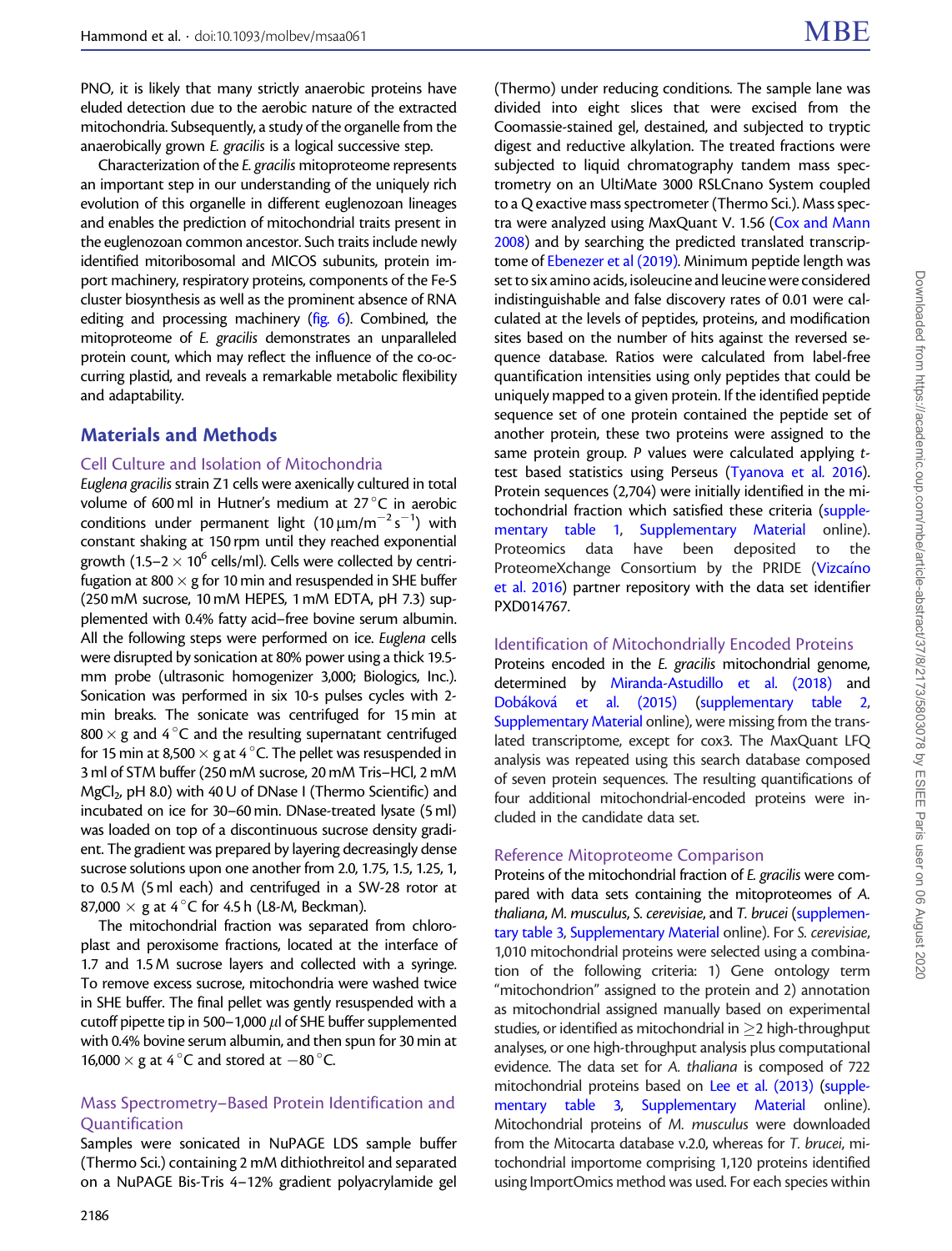the data set, only one representative protein isoform for each gene was included. Euglena gracilis sequences were included in accepted mitoproteome if an orthologous sequence was detected in at least one of the mitoproteomes (994 sequences) [\(supplementary table 4](https://academic.oup.com/mbe/article-lookup/doi/10.1093/molbev/msaa061#supplementary-data), [Supplementary Material](https://academic.oup.com/mbe/article-lookup/doi/10.1093/molbev/msaa061#supplementary-data) online).

Predicted proteins from three available transcriptomes ([O'Neill et al. 2015](#page-17-0); [Yoshida et al. 2016;](#page-18-0) [Ebenezer et al.](#page-15-0) [2019](#page-15-0)) were analyzed via TargetP 1.1 for predicted organellar localization ([Emanuelsson et al. 2000](#page-16-0)). Transcript open reading frames starting with methionine and predicted to be imported into the mitochondrion in the majority of transcriptomes were considered as mitoproteome components (77 sequences). Mitochondrial fraction proteins were additionally compared against in silico predicted E. gracilis mitoproteome [\(Ebenezer et al. 2019\)](#page-15-0), including any predicted sequences that were identified by liquid chromatography tandem mass spectrometry from the mitochondrial fraction (552) ([supplementary table 4,](https://academic.oup.com/mbe/article-lookup/doi/10.1093/molbev/msaa061#supplementary-data) [Supplementary Material](https://academic.oup.com/mbe/article-lookup/doi/10.1093/molbev/msaa061#supplementary-data) online). Proteins with mitochondria to chloroplast and mitochondria to whole cell ratios  $>1$ , indicating mitochondrial enrichment compared with the chloroplast and whole cell, were considered as mitochondrial (1,543) [\(supplementary](https://academic.oup.com/mbe/article-lookup/doi/10.1093/molbev/msaa061#supplementary-data) [table 5,](https://academic.oup.com/mbe/article-lookup/doi/10.1093/molbev/msaa061#supplementary-data) [Supplementary Material](https://academic.oup.com/mbe/article-lookup/doi/10.1093/molbev/msaa061#supplementary-data) online). Mitochondrial-tochloroplast enriched sequences were assigned confidence values of the logarithmic enrichment ratio of the mitochondrial versus chloroplast preparation (log 10Mt/Cp), and sorted into groups of  $0.0-1.0$ ,  $>1.0$  ([supplementary table](https://academic.oup.com/mbe/article-lookup/doi/10.1093/molbev/msaa061#supplementary-data) [5](https://academic.oup.com/mbe/article-lookup/doi/10.1093/molbev/msaa061#supplementary-data), [Supplementary Material](https://academic.oup.com/mbe/article-lookup/doi/10.1093/molbev/msaa061#supplementary-data) online).

# Functional Characterization and Mitochondrial Protein Families

Proteins considered as candidate mitoproteome components were annotated automatically using BLAST against the NCBI nonredundant protein database (August 2016 version). These annotations were checked manually consulting UniProt database and putative homologs inferred using OrthoFinder 2.2.7 as necessary [\(Emms and Kelly 2015\)](#page-16-0). Proteins annotated as having roles in specific metabolic pathways or molecular complexes were sorted manually into 16 custom-defined categories roughly based on the KEGG pathway classification. Twenty-four proteins were removed from the mitoproteome based on functional annotation showing clear nonmitochondrial function as well as a lack of orthologs in any reference mitoproteomes. Annotations of the predicted mitoproteome of E. gracilis ([Ebenezer et al. 2019](#page-15-0)) were first compared with the 2,704 sequences of mitochondrial fraction ([supplementary table 1,](https://academic.oup.com/mbe/article-lookup/doi/10.1093/molbev/msaa061#supplementary-data) [Supplementary Material](https://academic.oup.com/mbe/article-lookup/doi/10.1093/molbev/msaa061#supplementary-data) online) to determine functional proteins that were present (552). Functional protein families determined were then complemented via manual search for functionally annotated members from the experimentally verified mitoproteome. Missing key sequences from established mitochondrial protein families were then investigated with a combination of BLAST and Hidden Markov Model searches.

## Hidden Markov Models

Sequences underwent ClustalW alignment via Mega10.0.5 [\(Kumar et al. 2018](#page-17-0)) and were searched using HMMER software against proteins generated primarily from the E. gracilis transcriptome [\(O'Neill et al. 2015;](#page-17-0) [Yoshida et al. 2016;](#page-18-0) [Ebenezer et al. 2019](#page-15-0)), which were accepted with an E-value of  $10^{-3}$  or lower and a bias score lower than 1. Topogenesis of  $\beta$ -barrel protein TOB38, Sorting and assembly machinery SAM37, ATOM subunits 19, 14, 12, and 11, peripheral ATOM36, TIM8, 11, 13, 40, 47, 54, 62, tiny TIMs, MICOS subunits 10-1, 10-2, 16, 17, 20, 32, 34, 40, and 60, Hsp10, Nfu's, and Coq7 were queried for with HMM profiles constructed using all available functionally annotated kinetoplast sequences from TriTryp website ([Aslett et al. 2010](#page-15-0)). IMP1 and IMP2 were also determined using a spread of<br>sequences from Amoebozoa. Archaeplastida. and sequences from Amoebozoa, Archaeplastida, and Alveolata. Presequence translocated–associated motor subunits 17 and 18 were searched for using a selection of metazoan sequences. Metaxin sequences were searched for using a combination of metazoan, plants, and protist sequences. TIM18 and TIM54 (both nontrypanosome), mammalian MICOS19/25, Coq6, and TOM22 were searched for using a selection of opisthokont sequences. Proteins identified as MICOS hits were analyzed with TMHMM ([Kroph and](#page-17-0) [Rapacki 2013\)](#page-17-0) and Coiled Coils ([Combet et al. 2000](#page-15-0)) to identify structural features.

## BLAST Searches

Mitochondrial ribosomes, subunits of respiratory complexes, and protein import machinery (TIM11, TIM13 RHOM 1, RHOM 2, TINY TIM, Oxa2, and TIM42) were searched using BLAST against the assembled E. gracilis transcriptome [\(Ebenezer et al. 2019\)](#page-15-0) with T. brucei sequences as the query. Sequences with an E-value of  $10^{-3}$  or less were accepted. Mitochondrial ribosomal subunits from databases of T. brucei [\(Z](#page-18-0)í[kov](#page-18-0)á et al. 2008; [Desmond et al. 2011;](#page-15-0) [Ramrath](#page-17-0) [et al. 2018\)](#page-17-0), and Diplonema papillatum (our unpublished data) were employed for BLAST searches. For mitochondrial ribosomal subunits not present in excavates, sequences from Homo sapiens and S. cerevisiae were used as queries [\(Desmond et al. 2011\)](#page-15-0). mTERF-like proteins of A. thaliana and H. sapiens [\(Kleine and Leister 2015](#page-16-0)) were used for BLAST searchers. Protein sequences of E. gracilis respiratory complex subunits from previous studies [\(Perez et al. 2014;](#page-17-0) [Miranda-Astudillo et al. 2018](#page-17-0)) were used as queries.

#### Survey of aaRSs and Amino Acid Metabolism

The search for aaRSs and related enzymes (tRNA-dependent AdTs) was performed using annotated sequences of H. sapiens, Plasmodium falciparum, and A. thaliana as queries and all transcripts and predicted proteins of E. gracilis as database for BLAST searches with an E-value cutoff of  $10^{-20}$ . For AdTs (Pfam models PF01425, PF02686, and PF02934), additional HMM-based searches were performed using HMMER package v.3.1 [\(Eddy 2009](#page-15-0)) and predicted proteins from this study, as well as publicly available E. gracilis transcriptomes [\(O'Neill et al. 2015](#page-17-0); [Yoshida et al. 2016\)](#page-18-0). InterProScan, Pfam, and BlastKoala were used to facilitate functional annotation of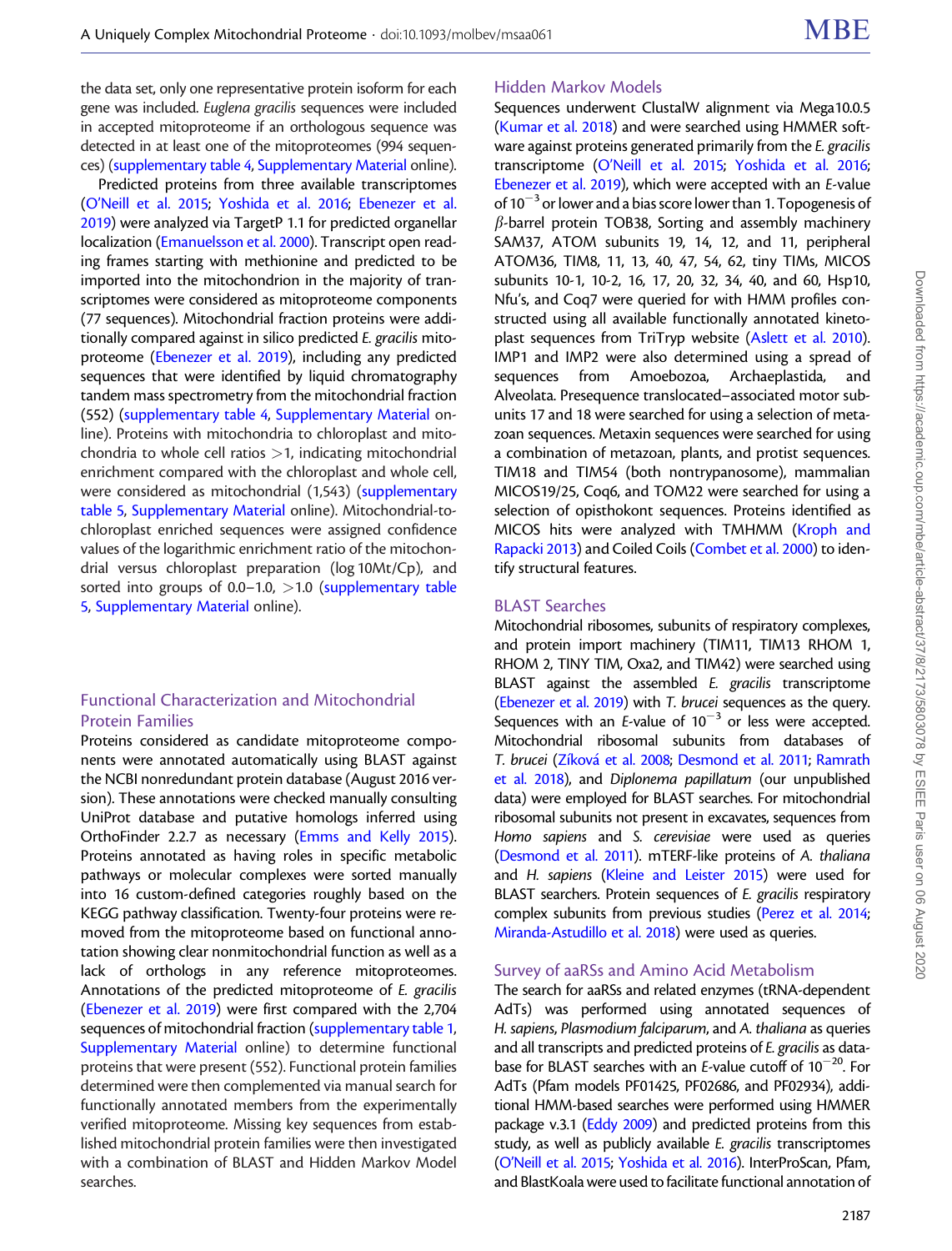<span id="page-15-0"></span>the hits ([Kanehisa et al. 2016](#page-16-0); [Kanehisa 2017](#page-16-0); [El-Gebali et al.](#page-16-0) [2019;](#page-16-0) [Mitchell et al. 2019\)](#page-17-0). NLStradamus, SeqNLS, and NLS-Mapper were employed for nuclear localization signals prediction (Ba et al. 2009; [Kosugi et al. 2009;](#page-16-0) [Lin and Hu 2013\)](#page-17-0). Reconstruction of mitochondrial amino acid metabolic pathways was performed with KEGG Mapper v.2.8 following KEGG IDs assignment to putative mitochondrial proteins using BlastKoala [\(Kanehisa et al. 2016](#page-16-0)).

## Comparison to Eut. gymnastica

The experimentally determined E. gracilis mitoproteome was compared with the translated transcriptome of Eut. gymnastica strain NIES-381 with Orthofinder 2.2.7 [\(Emms and Kelly](#page-16-0) [2015\)](#page-16-0). The Eut. gymnastica transcriptome additionally underwent Hidden Markov Model searches (with previously described parameters) against all available kinetoplastid sequences from TriTrypDB for the oxoglutarate decarboxylase complex subunits E1 and E2.

# Supplementary Material

[Supplementary data](https://academic.oup.com/mbe/article-lookup/doi/10.1093/molbev/msaa061#supplementary-data) are available at Molecular Biology and Evolution online.

# Acknowledgments

The authors thank Zdeněk Verner, Laurie Read, and Michael Gray for helpful comments. This work was supported by an ERC CZ grant (LL1601), the Czech Grant Agency No. 18- 15962S, the Czech Ministry of Education (ERD Funds, project OPVVV/0000759) to J.L., and the Wellcome Trust (204697/Z/ 16/Z) to M.C.F.

# References

- Adl SM, Bass D, Lane CE, Lukes J, Schoch CL, Smirnov A, Agatha S, Berney C, Brown MW, Burki F, et al. 2019. Revisions to the classification, nomenclature, and diversity of eukaryotes. J Eukaryot Microbiol. 66(1):4–119.
- Ali V, Nozaki T. 2013. Iron-sulphur clusters, their biosynthesis, and biological functions in protozoan parasites. Adv Parasitol. 83:1–92.
- Allen JWA, Ferguson SJ, Ginger ML. 2008. Distinctive biochemistry in the trypanosome mitochondrial intermembrane space suggests a model for stepwise evolution of the MIA pathway for import of cysteinerich proteins. FEBS Lett. 582(19):2817–2825.
- Andreeßen C, Gerlt V, Steinbüchel A. 2017. Conversion of cysteine to 3mercaptopyruvic acid by bacterial aminotransferases. Enzyme Microb Technol. 99:38–48.
- Aslett M, Aurrecoechea C, Berriman M, Brestelli J, Brunk BP, Carrington M, Depledge DP, Fischer S, Gajria B, Gao X, et al. 2010. TriTrypDB: a functional genomic resource for the Trypanosomatidae. Nucleic Acids Res. 38(Suppl 1):D457–D462.
- Atteia A, Adrait A, Brugière S, Tardif M, van Lis R, Deusch O, Dagan T, Kuhn L, Gontero B, Martin W, et al. 2009. A proteomic survey of Chlamydomonas reinhardtii mitochondria sheds new light on the metabolic plasticity of the organelle and on the nature of the alphaproteobacterial mitochondrial ancestor. Mol Biol Evol. 26(7):1533–1548.
- Ba ANN, Pogoutse A, Provart N, Moses AM. 2009. NLStradamus: a simple Hidden Markov Model for nuclear localization signal prediction. BMC Bioinformatics 10:202.
- Benz C, Kovářová J, Králová-Hromadová I, Pierik AJ, Lukeš J. 2016. Roles of the Nfu Fe-S targeting factors in the trypanosome mitochondrion. Int J Parasitol. 46(10):641–651.
- Boussau B, Karlberg EO, Frank AC, Legault BA, Andersson S. 2004. Computational inference of scenarios for alphaproteobacterial genome evolution. Proc Natl Acad Sci U S A. 101(26):9722–9727.
- Braymer JJ, Lill R. 2017. Iron-sulfur cluster biogenesis and trafficking in mitochondria. J Biol Chem. 292(31):12754–12763.
- Bridwell-Rabb J, Fox NG, Tsai CL, Winn AM, Barondeau DP. 2014. Human frataxin activates Fe-S cluster biosynthesis by facilitating sulfur transfer chemistry. Biochemistry 53(30):4904–4913.
- Burbaum JJ, Schimmel P. 1991. Structural relationships and the classification of aminoacyl-transfer RNA-synthetases. J Biol Chem. 266(26):16965–16968.
- Calvo SE, Clauser KR, Mootha VK. 2016. MitoCarta2.0: an updated inventory of mammalian mitochondrial proteins. Nucleic Acids Res. 44(D1):D1251–D1257.
- Carrie C, Small I. 2013. A reevaluation of dual-targeting of proteins to mitochondria and chloroplasts. Biochim Biophys Acta Mol Cell Res. 1833(2):253–259.
- Casaletti L, Lima PS, Oliveira LN, Borges CL, Báo SN, Bailão AM, Soares C. 2017. Analysis of Paracoccidioides lutzii mitochondria: a proteomic approach. Yeast 34(4):179–188.
- Chang JH, Tong L. 2012. Mitochondrial poly(A) polymerase and polyadenylation. Biochim Biophys Acta Gene Regul Mech. 1819(9– 10):992–997.
- Chang JS, Van Remmen H, Cornell J, Richardson A, Ward WF. 2003. Comparative proteomics: characterization of a two-dimensional gel electrophoresis system to study the effect of aging on mitochondrial proteins. Mech Ageing Dev. 124(1):33–41.
- Changmai P, Horáková E, Long S, Černotíková-Stříbrná E, McDonald LM, Bontempi EJ, Lukeš J. 2013. Both human ferredoxins equally efficiently rescue ferredoxin deficiency in Trypanosoma brucei. Mol Microbiol. 89(1):135–151.
- Chaudhuri M, Ott RD, Hill GC. 2006. Trypanosome alternative oxidase: from molecule to function. Trends Parasitol. 22(10):484–491.
- Combet C, Blanchet C, Geourjon C, Deléage G. 2000. NPS@: Network Protein Sequence Analysis. Trends Biochem Sci. 25(3):147–150.
- Cox J, Mann M. 2008. MaxQuant enables high peptide identification rates, individualized p.p.b.-range mass accuracies and proteomewide protein quantification. Nat Biotechnol. 26(12):1367–1372.
- de Duve C. 1988. Transfer RNAs: the second genetic code. Nature 333(6169):117–118.
- Desmond E, Brochier-Armanet C, Forterre P, Gribaldo S. 2011. On the last common ancestor and early evolution of eukaryotes: reconstructing the history of mitochondrial ribosomes. Res Microbiol. 162(1):53–70.
- Desy S, Schneider A, Mani J. 2012. Trypanosoma brucei has a canonical mitochondrial processing peptidase. Mol Biochem Parasitol. 185(2):161–164.
- Dobáková E, Flegontov P, Skalický T, Lukeš J. 2015. Unexpectedly streamlined mitochondrial genome of the euglenozoan Euglena gracilis. Genome Biol Evol. 7(12):3358–3367.
- Dolan SK, Welch M. 2018. The glyoxylate shunt, 60 years on. In: Gottesman S, editor. Annual review of microbiology. Vol. 72. Palo Alto (CA): Annual Reviews. p. 309–330.
- Ebenezer TE, Carrington M, Lebert M, Kelly S, Field MC. 2017. Euglena gracilis genome and transcriptome: organelles, nuclear genome assembly strategies and initial features. In: Schwartzbach S, Shigeoka S, editors. Euglena: biochemistry, cell and molecular biology. Vol. 979. Cham (Switzerland): Springer. p. 125–140.
- Ebenezer TE, Zoltner M, Burrell A, Nenarokova A, Novák Vanclová AMG, Prasad B, Soukal P, Santana-Molina C, O'Neill E, Nankissoor NN, et al. 2019. Transcriptome, proteome and draft genome of Euglena gracilis. BMC Biol. 17(1):11.
- Eckers E, Cyrklaff M, Simpson L, Deponte M. 2012. Mitochondrial protein import pathways are functionally conserved among eukaryotes despite compositional diversity of the import machineries. Biol Chem. 393(6):513–524.
- Eddy SR. 2009. A new generation of homology search tools based on probabilistic inference. Genome Inform. 23(1):205–211.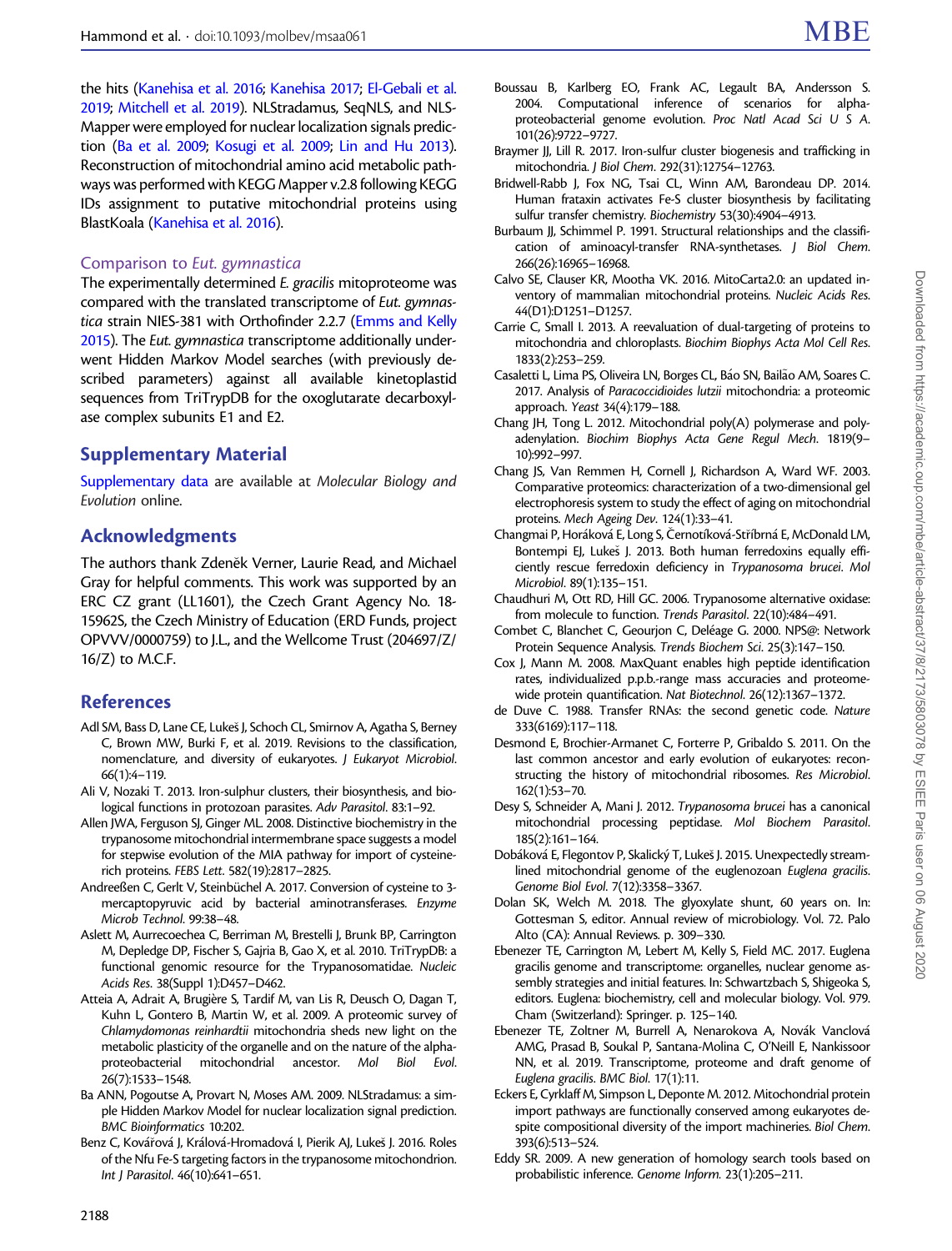- <span id="page-16-0"></span>El-Gebali S, Mistry J, Bateman A, Eddy SR, Luciani A, Potter SC, Qureshi M, Richardson LJ, Salazar GA, Smart A, et al. 2019. The Pfam protein families database in 2019. Nucleic Acids Res. 47(D1):D427–D432.
- Emanuelsson O, Brunak S, von Heijne G, Nielsen H. 2007. Locating proteins in the cell using TargetP, SignalP and related tools. Nat Protoc. 2(4):953–971.
- Emanuelsson O, Nielsen H, Brunak S, von Heijne G. 2000. Predicting subcellular localization of proteins based on their N-terminal amino acid sequence. J Mol Biol. 300(4):1005–1016.
- Emms DM, Kelly S. 2015. OrthoFinder: solving fundamental biases in whole genome comparisons dramatically improves orthogroup inference accuracy. Genome Biol. 16(1):157.
- Faktorová D, Valach M, Kaur B, Burger G, Lukeš J. 2018. Mitochondrial RNA editing and processing in diplonemid protists. In: Cruz-Reyes J, Gray M, editors. RNA metabolism in mitochondria. Vol. 34. Cham (Switzerland): Springer. p. 145–176.
- Fang J, Beattie DS. 2003. Alternative oxidase present in procyclic Trypanosoma brucei may act to lower the mitochondrial production of superoxide. Arch Biochem Biophys. 414(2):294–302.
- Faou P, Hoogenraad NJ. 2012. Tom34: a cytosolic cochaperone of the Hsp90/Hsp70 protein complex involved in mitochondrial protein import. Biochim Biophys Acta Mol Cell Res. 1823(2):348–357.
- Flegontov P, Gray MW, Burger G, Lukeš J. 2011. Gene fragmentation: a key to mitochondrial genome evolution in Euglenozoa? Curr Genet. 57(4):225–232.
- Flegontova O, Flegontov P, Malviya S, Audic S, Wincker P, de Vargas C, Bowler C, Lukeš J, Horák A. 2016. Extreme diversity of diplonemid eukaryotes in the ocean. Curr Biol. 26(22):3060–3065.
- Fraga H, Papaleo E, Vega S, Velazquez-Campoy A, Ventura S. 2013. Zinc induced folding is essential for TIM15 activity as an mtHsp70 chaperone. Biochim Biophys Acta Gen Subj. 1830(1):2139–2149.
- Francklyn C, Perona JJ, Puetz J, Hou YM. 2002. Aminoacyl-tRNA synthetases: versatile players in the changing theater of translation. RNA 8(11):1363–1372.
- Fukasawa Y, Oda T, Tomii K, Imai K. 2017. Origin and evolutionary alteration of the mitochondrial import system in eukaryotic lineages. Mol Biol Evol. 34(7):1574–1586.
- Fukasawa Y, Tsuji J, Fu SC, Tomii K, Horton P, Imai K. 2015. MitoFates: improved prediction of mitochondrial targeting sequences and their cleavage sites. Mol Cell Proteomics 14(4):1113–1126.
- Gakh E, Cavadini P, Isaya G. 2002. Mitochondrial processing peptidases. Biochim Biophys Acta Mol Cell Res. 1592(1):63–77.
- Gawryluk RMR, Chisholm KA, Pinto DM, Gray MW. 2014. Compositional complexity of the mitochondrial proteome of a unicellular eukaryote (Acanthamoeba castellanii, supergroup Amoebozoa) rivals that of animals, fungi, and plants. J Proteomics 109:400–416.
- Gawryluk RMR, Gray MW. 2010. An ancient fission of mitochondrial cox1. Mol Biol Evol. 27(1):7–10.
- Gawryluk RMR, Gray MW. 2019. A split and rearranged nuclear gene encoding the iron-sulfur subunit of mitochondrial succinate dehydrogenase in Euglenozoa. 2:16.
- Gibson W. 2017. Kinetoplastea. Handbook of protists. Cham (Switzerland): Springer International Publishing. p. 1089–1138.
- Gonczarowska-Jorge H, Zahedi RP, Sickmann A. 2017. The proteome of baker's yeast mitochondria. Mitochondrion 33:15–21.
- Gray MW. 2015. Mosaic nature of the mitochondrial proteome: implications for the origin and evolution of mitochondria. Proc Natl Acad Sci U S A. 112(33):10133–10138.
- Green LS, Li YZ, Emerich DW, Bergersen FJ, Day DA. 2000. Catabolism of alpha-ketoglutarate by a sucA mutant of Bradyrhizobium japonicum: evidence for an alternative tricarboxylic acid cycle. J Bacteriol. 182(10):2838–2844.
- Guda C, Guda P, Fahy E, Subramaniam S. 2004. MITOPRED: a web server for the prediction of mitochondrial proteins. Nucleic Acids Res. 32(Web Server):W372–W374.
- Harsman A, Oeljeklaus S, Wenger C, Huot JL, Warscheid B, Schneider A. 2016. The non-canonical mitochondrial inner membrane

presequence translocase of trypanosomatids contains two essential rhomboid-like proteins. Nat Commun. 7(1):12.

- Heazlewood JL, Howell KA, Whelan J, Millar AH. 2003. Towards an analysis of the rice mitochondrial proteome. Plant Physiol. 132(1):230–242.
- Heazlewood JL, Tonti-Filippini JS, Gout AM, Day DA, Whelan J, Millar AH. 2004. Experimental analysis of the Arabidopsis mitochondrial proteome highlights signaling and regulatory components, provides assessment of targeting prediction programs, and indicates plant-specific mitochondrial proteins. Plant Cell 16(1):241–256.
- Hochholdinger F, Guo L, Schnable PS. 2004. Cytoplasmic regulation of the accumulation of nuclear-encoded proteins in the mitochondrial proteome of maize. Plant J. 37(2):199–208.
- Hoffmeister M, Piotrowski M, Nowitzki U, Martin W. 2005. Mitochondrial trans-2-enoyl-CoA reductase of wax ester fermentation from Euglena gracilis defines a new family of enzymes involved in lipid synthesis. J Biol Chem. 280(6):4329–4338.
- Hoffmeister M, van der Klei A, Rotte C, van Grinsven KWA, van Hellemond JJ, Henze K, Tielens AGM, Martin W. 2004. Euglena gracilis rhodoquinone: ubiquinone ratio and mitochondrial proteome differ under aerobic and anaerobic conditions. J Biol Chem. 279(21):22422–22429.
- Horváth A, Berry EA, Maslov DA. 2000. Translation of the edited mRNA for cytochrome b in trypanosome mitochondria. Science 287(5458):1639–1640.
- Huang S, Taylor NL, Narsai R, Eubel H, Whelan J, Millar AH. 2009. Experimental analysis of the rice mitochondrial proteome, its biogenesis, and heterogeneity. Plant Physiol. 149(2):719–734.
- Inui H, Ishikawa T, Tamoi M. 2017. Wax ester fermentation and its application for biofuel production. In: Schwartzbach S, Shigeoka S, editors. Euglena: biochemistry, cell and molecular biology. Vol. 979. Cham (Switzerland): Springer. p. 269–283.
- Inwongwan S, Kruger NJ, Ratcliffe RG, O'Neill EC. 2019. Euglena central metabolic pathways and their subcellular locations. Metabolites 9(6):115.
- Jedelský PL, Doležal P, Rada P, Pyrih J, Smid O, Hrdý I, Sedinová M, Marčinciková M, Voleman L, Perry AJ, et al. 2011. The minimal proteome in the reduced mitochondrion of the parasitic protist Giardia intestinalis. PLoS One 6(2):e17285.
- Kanehisa M. 2017. Enzyme annotation and metabolic reconstruction using KEGG. In: Kihara D, editor. Protein function prediction: methods and protocols. Vol. 1611. New York: Humana Press. p. 135–145.
- Kanehisa M, Sato Y, Morishima K. 2016. BlastKOALA and GhostKOALA: KEGG tools for functional characterization of genome and metagenome sequences. J Mol Biol. 428(4):726–731.
- Karnkowska A, Vacek V, Zubáčová Z, Treitli SC, Petrželková R, Eme L, Novák L, Žárský V, Barlow LD, Herman EK, et al. 2016. A eukaryote without a mitochondrial organelle. Curr Biol. 26(10):1274–1284.
- Kaur B, Záhonová K, Valach M, Faktorová D, Prokopchuk G, Burger G, Lukes J. 2020. Gene fragmentation and RNA editing without borders: eccentric mitochondrial genomes of diplonemids. Nucleic Acids Res. 48(5):2694–2708.
- Kaurov I, Vancová M, Schimanski B, Cadena LR, Heller J, Bílý T, Potěšil D, Eichenberger C, Bruce H, Oeljeklaus S, et al. 2018. The diverged trypanosome MICOS complex as a hub for mitochondrial cristae shaping and protein import. Curr Biol. 28(21):3393–3407.e5.
- Kim M, Lee U, Small I, des Francs-Small CC, Vierling E. 2012. Mutations in an Arabidopsis mitochondrial transcription termination factorrelated protein enhance thermotolerance in the absence of the major molecular chaperone HSP101. Plant Cell 24(8):3349–3365.
- Kleine T, Leister D. 2015. Emerging functions of mammalian and plant mTERFs. Biochim Biophys Acta Bioenerg. 1847(9):786–797.
- Kosugi S, Hasebe M, Tomita M, Yanagawa H. 2009. Systematic identification of cell cycle-dependent yeast nucleocytoplasmic shuttling proteins by prediction of composite motifs. Proc Natl Acad Sci U S A. 106(25):10171–10176.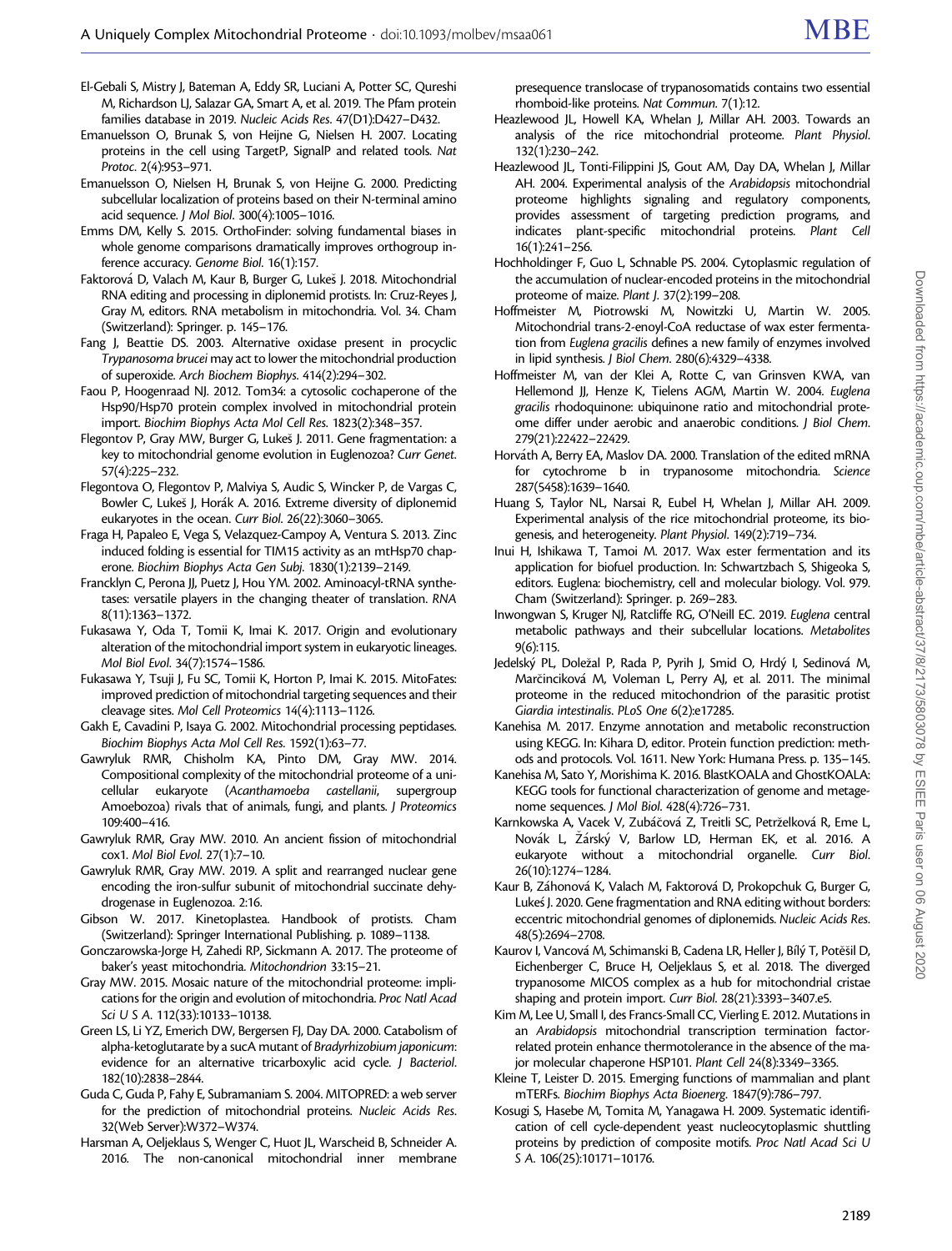- <span id="page-17-0"></span>Kozjak-Pavlovic V. 2017. The MICOS complex of human mitochondria. Cell Tissue Res. 367(1):83–93.
- Krajčovič J, Vesteg M, Schwartzbach SD. 2015. Euglenoid flagellates: a multifaceted biotechnology platform. J Biotechnol. 202:135–145.
- Kroph A, Rapacki K. 2013. TMHMM Server v. 2.00 prediction of transmembrane helices in proteins [Internet]. Available from: [http://](http://www.cbs.dtu.dk/services/TMHMM-2.0/) [www.cbs.dtu.dk/services/TMHMM-2.0/.](http://www.cbs.dtu.dk/services/TMHMM-2.0/) Accessed July 15, 2019.
- Kumar S, Stecher G, Li M, Knyaz C, Tamura K. 2018. MEGA X: Molecular Evolutionary Genetics Analysis across computing platforms. Mol Biol Evol. 35(6):1547–1549.
- Lane N, Martin W. 2010. The energetics of genome complexity. Nature 467(7318):929–934.
- Leander BS, Lax G, Karnkowska A, Simpson AGB. 2017. Euglenida. In: Archibald JM, Simpson AGB, Slamovits CH, editors. Handbook of the protists. Cham (Switzerland): Springer International Publishing. p. 1047–1088.
- Lee CP, Taylor NL, Millar AH. 2013. Recent advances in the composition and heterogeneity of the Arabidopsis mitochondrial proteome. Front Plant Sci. 4:8.
- Léon S, Touraine B, Ribot C, Briat J-F, Lobéraux S. 2003. Iron-sulphur cluster assembly in plants: distinct NFU proteins in mitochondria and plastids from Arabidopsis thaliana. Biochem J. 371(3):823–830.
- Li J, Cai T, Wu P, Cui Z, Chen X, Hou J, Xie Z, Xue P, Shi L, Liu P, et al. 2009. Proteomic analysis of mitochondria from Caenorhabditis elegans. Proteomics 9(19):4539–4553.
- Lill R. 2009. Function and biogenesis of iron-sulphur proteins. Nature 460(7257):831–838.
- Lin JR, Hu JJ. 2013. SeqNLS: Nuclear Localization Signal prediction based on frequent pattern mining and linear motif scoring. PLoS One 8(10):e76864.
- Lukes J, Archibald JM, Keeling PJ, Doolittle WF, Gray MW. 2011. How a neutral evolutionary ratchet can build cellular complexity. IUBMB Life 63(7):528–537.
- Lukes J, Basu S. 2015. Fe/S protein biogenesis in trypanosomes—a review. Biochim Biophys Acta Mol Cell Res. 1853(6):1481–1492.
- Maio N, Singh A, Uhrigshardt H, Saxena N, Tong WH, Rouault TA. 2014. Cochaperone binding to LYR motifs confers specificity of iron sulfur cluster delivery. Cell Metab. 19(3):445–457.
- Mani J, Meisinger C, Schneider A. 2016. Peeping at TOMs-diverse entry gates to mitochondria provide insights into the evolution of eukaryotes. Mol Biol Evol. 33(2):337–351.
- Martin J. 1997. Molecular chaperones and mitochondrial protein folding. J Bioenerg Biomembr. 29(1):35–43.
- McShea DW, Hordijk W. 2013. Complexity by subtraction. Evol Biol. 40(4):504–520.
- Mi-ichi F, Yousuf MA, Nakada-Tsukui K, Nozaki T. 2009. Mitosomes in Entamoeba histolytica contain a sulfate activation pathway. Proc Natl Acad Sci U S A. 106(51):21731–21736.
- Millar AH, Heazlewood JL, Kristensen BK, Braun HP, Moller IM. 2005. The plant mitochondrial proteome. Trends Plant Sci. 10(1):36–43.
- Miranda-Astudillo HV, Yadav KNS, Colina-Tenorio L, Bouillenne F, Degand H, Morsomme P, Boekema EJ, Cardol P. 2018. The atypical subunit composition of respiratory complexes I and IV is associated with original extra structural domains in Euglena gracilis. Sci Rep. 8(1):9698.
- Mitchell AL, Attwood TK, Babbitt PC, Blum M, Bork P, Bridge A, Brown SD, Chang H-Y, El-Gebali S, Fraser MI, et al. 2019. InterPro in 2019: improving coverage, classification and access to protein sequence annotations. Nucleic Acids Res. 47(D1):D351–D360.
- Mokranjac D, Neupert W. 2009. Thirty years of protein translocation into mitochondria: unexpectedly complex and still puzzling. Biochim Biophys Acta Mol Cell Res. 1793(1):33–41.
- Mueller SJ, Lang D, Hoernstein SNW, Lang EGE, Schuessele C, Schmidt A, Fluck M, Leisibach D, Niegl C, Zimmer AD, et al. 2014. Quantitative analysis of the mitochondrial and plastid proteomes of the moss Physcomitrella patens reveals protein macrocompartmentation and microcompartmentation. Plant Physiol. 164(4):2081–2095.
- Müller M, Mentel M, van Hellemond JJ, Henze K, Woehle C, Gould SB, Yu RY, van der Giezen M, Tielens AGM, Martin WF. 2012.

Biochemistry and evolution of anaerobic energy metabolism in eukaryotes. Microbiol Mol Biol Rev. 76(2):444–495.

- Nakazawa M, Nishimura M, Inoue K, Ueda M, Inui H, Nakano Y, Miyatake K. 2011. Characterization of a bifunctional glyoxylate cycle enzyme, malate synthase/isocitrate lyase, of Euglena gracilis. J Eukaryotic Microbiol. 58(2):128–133.
- Nogales J, Gudmundsson S, Knight EM, Palsson BO, Thiele I. 2012. Detailing the optimality of photosynthesis in cyanobacteria through systems biology analysis. Proc Natl Acad Sci U S A. 109(7):2678–2683.
- Novák Vanclová AMG, Zoltner M, Kelly S, Soukal P, Záhonová K, Füssy Z, Ebenezer TE, Lacová Dobáková E, Eliáš M, Lukeš J, et al. 2020. Metabolic quirks and the colourful history of the Euglena gracilis secondary plastid. New Phytol. 225(4):1578–1592.
- Ollagnier-de-Choudens S, Mattioli T, Takahashi Y, Fontecave M. 2001. Iron-sulfur cluster assembly—characterization of IscA and evidence for a specific and functional complex with ferredoxin. J Biol Chem. 276(25):22604–22607.
- O'Neill EC, Trick M, Hill L, Rejzek M, Dusi RG, Hamilton CJ, Zimba PV, Henrissat B, Field RA. 2015. The transcriptome of Euglena gracilis reveals unexpected metabolic capabilities for carbohydrate and natural product biochemistry. Mol Biosyst. 11(10):2808–2820.
- Panigrahi AK, Ogata Y, Zíková A, Anupama A, Dalley RA, Acestor N, Myler PJ, Stuart KD. 2009. A comprehensive analysis of Trypanosoma brucei mitochondrial proteome. Proteomics 9(2):434–450.
- Patron NJ, Durnford DG, Kopriva S. 2008. Sulfate assimilation in eukaryotes: fusions, relocations and lateral transfers. BMC Evol Biol. 8(1):39.
- Peikert CD, Mani J, Morgenstern M, Käser S, Knapp B, Wenger C, Harsman A, Oeljeklaus S, Schneider A, Warscheid B. 2017. Charting organellar importomes by quantitative mass spectrometry. Nat Commun. 8(1):15272.
- Peña-Diaz P, Lukeš J. 2018. Fe-S cluster assembly in the supergroup Excavata. J Biol Inorg Chem. 23(4):521–541.
- Perez E, Lapaille M, Degand H, Cilibrasi L, Villavicencio-Queijeiro A, Morsomme P, González-Halphen D, Field MC, Remacle C, Baurain D, et al. 2014. The mitochondrial respiratory chain of the secondary green alga Euglena gracilis shares many additional subunits with parasitic Trypanosomatidae. Mitochondrion 19:338–349.
- Petrov AS, Wood EC, Bernier CR, Norris AM, Brown A, Amunts A. 2019. Structural patching fosters divergence of mitochondrial ribosomes. Mol Biol Evol. 36(2):207–219.
- Quesada V. 2016. The roles of mitochondrial transcription termination factors (MTERFs) in plants. Physiol Plant. 157(3):389–399.
- Ramrath DJF, Niemann M, Leibundgut M, Bieri P, Prange C, Horn EK, Leitner A, Boehringer D, Schneider A, Ban N. 2018. Evolutionary shift toward protein-based architecture in trypanosomal mitochondrial ribosomes. Science 362(6413):eaau7735.
- Read LK, Lukeš J, Hashimi H. 2016. Trypanosome RNA editing: the complexity of getting U in and taking U out. WIREs RNA 7(1):33–51.
- Roberti M, Polosa PL, Bruni F, Manzari C, Deceglie S, Gadaleta MN, Cantatore P. 2009. The MTERF family proteins: mitochondrial transcription regulators and beyond. Biochim Biophys Acta Bioenerg. 1787(5):303–311.
- Robles P, Navarro-Cartagena S, Ferrández-Ayela A, Núñez-Delegido E, Quesada V. 2018. The characterization of Arabidopsis mterf6 mutants reveals a new role for mTERF6 in tolerance to abiotic stress. IJMS 19(8):2388.
- Roger AJ, Muñoz-Gómez SA, Kamikawa R. 2017. The origin and diversification of mitochondria. Curr Biol. 27(21):R1177–R1192.
- Rotte C, Stejskal F, Zhu G, Keithly JS, Martin W. 2001. Pyruvate:  $NADP(+)$  oxidoreductase from the mitochondrion of Euglena gracilis and from the apicomplexan Cryptosporidium parvum: a biochemical relic linking pyruvate metabolism in mitochondriate and amitochondriate protists. Mol Biol Evol. 18(5):710–720.
- Saidha T, Na SQ, Li JY, Schiff JA. 1988. A sulfate metabolizing center in Euglena mitochondria. Biochem J. 253(2):533–539.
- Salvato F, Havelund JF, Chen MJ, Rao RSP, Rogowska-Wrzesinska A, Jensen ON, Gang DR, Thelen JJ, Moller IM. 2014. The potato tuber mitochondrial proteome. Plant Physiol. 164(2):637–653.